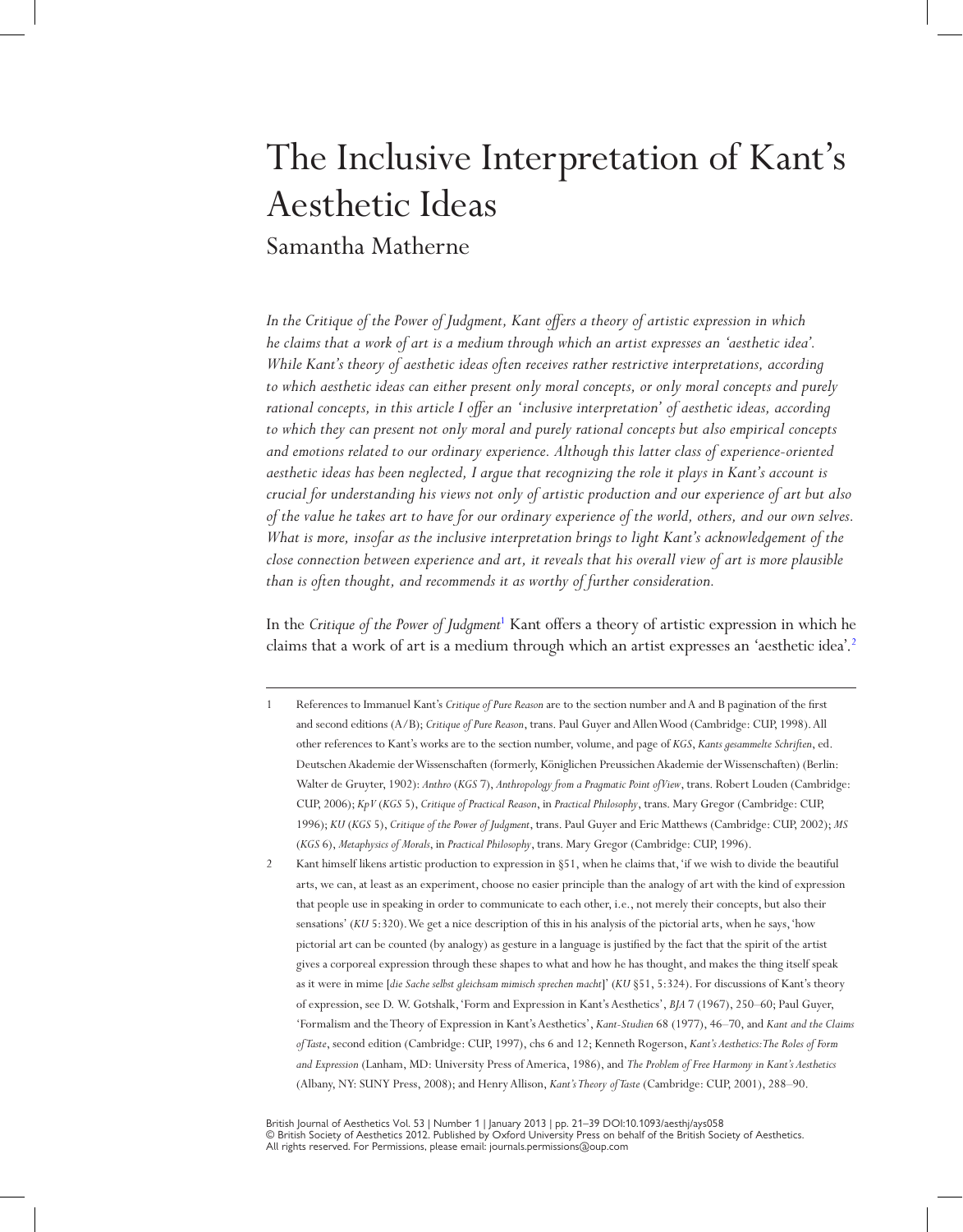While Kant's theory of aesthetic ideas often receives rather restrictive interpretations, according to which aesthetic ideas can either present only moral concepts, or only moral concepts and purely rational concepts, in this article I offer an 'inclusive interpretation' of aesthetic ideas, according to which aesthetic ideas can present not only moral and purely rational concepts but also concepts and emotions related to our ordinary experience ('cognition') of the world.<sup>3</sup> Although this latter class of experience-oriented aesthetic ideas has been neglected, I argue that recognizing the role it plays in Kant's account is crucial for three reasons. First, it reveals that Kant does not offer the overly restrictive account of both the production and the experience of art that is often attributed to him. Second, with this interpretation we find Kant making the suggestive and rather surprising claim that art has a cognitive function: it can enrich our ordinary experience of the world. And, finally, since the extremely restrictive account is highly implausible if meant to capture the wide range of art we are familiar with, this interpretation restores plausibility to Kant's account, recommending his sensitive reading of artistic expression and its cognitive value as worthy of our consideration. Insofar as the inclusive interpretation brings to light these features of Kant's account, it helps correct our understanding of his views of artistic production, our experience of art, and the relationship between art and cognition.

To develop the inclusive interpretation of aesthetic ideas, I begin with a discussion of the general notion of an aesthetic idea (Section 1). Next, I examine two standard interpretations of what aesthetic ideas can present (the 'moral interpretation' and 'rational interpretation'), which I intend the inclusive interpretation to contrast with (Section 2). I go on to argue that the standard interpretations overlook an important subset of aesthetic ideas that present empirical concepts and everyday emotions (Section 3). I then show that by acknowledging this subset of aesthetic ideas, we can make better sense of Kant's claim that aesthetic ideas have a cognitive function (Section 4). I conclude by laying out the inclusive interpretation and its advantages for understanding Kant's theory of art more broadly (Section 5).<sup>4</sup>

## 1. The Basic Features of Aesthetic Ideas

In §49 of the third *Critique*, Kant defines an aesthetic idea as follows:

In a word, the aesthetic idea is a representation of the imagination associated with a given concept, which is combined with such a manifold of partial representations in the free use of the imagination that no expression designating a determinate concept can be found for it. (*KU* 5:316)

This passage is surprising for several reasons. First, it is surprising because it links ideas with the *imagination*. More specifically, Kant connects them to the productive imagination

<sup>3</sup> In this article, I take experience to be identical to 'empirical cognition', as per Kant's definition at B147 (§22, B Deduction), and when I use the term 'cognition' I intend to refer to this kind of cognition.

<sup>4</sup> Although in §52, Kant claims that 'beauty (whether it be beauty of nature or of art) can in general be called the *expression* of aesthetic ideas', in this article I shall restrict my focus to how aesthetic ideas are expressed in art, leaving considerations of how they are expressed in nature for another time (*KU* 5:320).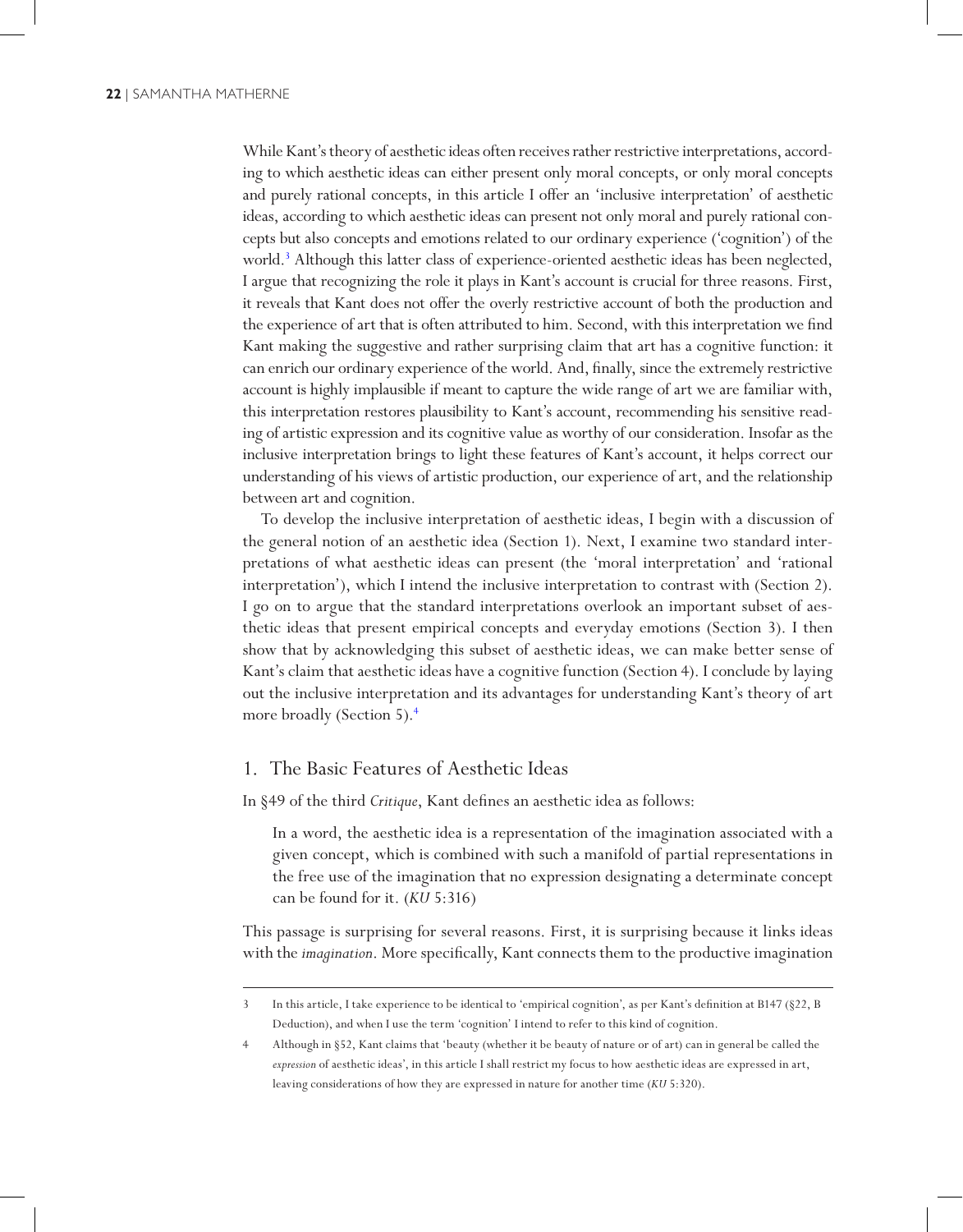and its capacity for 'creating, as it were, another nature, out of the material the real one gives it' (KU §49, 5:314).<sup>5</sup> This is in contrast to the more familiar characterizations of ideas in the previous *Critiques*, where they are almost uniformly characterized as concepts that spring from *reason*, either those theoretical ideas of God, the soul, and the world-whole from the first *Critique*,<sup>6</sup> or those of the moral law, virtue, and freedom from the second *Critique*. Second, and relatedly, this passage is surprising because insofar as an aesthetic idea is a representation produced by the imagination, it will be a sensible representation, that is, an *intuition* (though, one that does not require the presence of an object).<sup>7</sup> This, again, contrasts with the ideas mentioned above, which are all explicitly characterized as *concepts* of objects that cannot be given in experience.<sup>8</sup>

Kant is not insensitive to the fact that calling an aesthetic idea an 'idea' may seem to conflict with his earlier discussion of ideas and offers a clarification of his position in Remark I after the Antinomy of Taste (*KU* §57, 5:341–4). He claims that an idea 'in the most general meaning' (*in der allgemeinsten Bedeutung*) is a representation of an object that we can never cognize (*KU* §57, 5:342). In this context, Kant is thinking of cognition as requiring both a concept and an intuition, and his suggestion is that an idea is a representation of an object that outstrips one or other of these cognitive poles.<sup>9</sup> In particular, an idea of reason is a representation that outstrips the *intuitive* aspect of cognition: 'An *idea of reason* can never become a cognition, because it contains a *concept* (of the supersensible) for which no suitable intuition can ever be given' (*KU* §57, 5:342). Unlike concepts of the understanding whose objects can be given in intuition, or in Kantian terms can be 'demonstrated', the objects of concepts of reason (ideas) cannot be given in intuition, hence Kant labels them 'indemonstrable' (*KU* §57, 5:342–3). Meanwhile, aesthetic ideas outstrip cognition because they step beyond the bounds of our *concepts*: they involve an intuition that is so rich and complex that no concept could ever adequately capture it: 'An *aesthetic idea* cannot become a cognition, because it is an *intuition* (of the imagination) for which a concept can never be found adequate' (*KU* §57, 5:342).<sup>10</sup> Kant tends to emphasize this point with regard to the limits of language and conceptual description:

[An aesthetic idea is] a representation of the imagination that occasions much thinking though without it being possible for any determinate thought, i.e., *concept*, to be

<sup>5</sup> Though in the first *Critique* and at times in the third, Kant focuses on the imagination's contribution to the composition of the manifold of intuition in experience (through activities like the synthesis of apprehension and reproduction, among others), here Kant is concerned with how the productive imagination operates in artistic production.

<sup>6</sup> In 'The Ideal of Pure Reason', Kant does talk about 'ideals of sensibility' that lack 'objective reality' but can act as regulative principles, which may well be a precursor of aesthetic ideas (section I, A569–70/B597–8).

<sup>7</sup> Kant calls aesthetic ideas 'intuitions' at *KU* §49, 5:314, and §57 Remark I, 5:342. For Kant's account of the imagination as a 'faculty of intuition', see *Anthro* §28 (7:167).

<sup>8</sup> See Book I, section II of the Transcendental Dialectic, A320/B377, and *KpV* Book II, section VII, 5:136.

<sup>9</sup> For this description of cognition, see the introduction to Part II of the Transcendental Doctrine of Elements, section I, A50–1/B74–5.

<sup>10</sup> See also *KU* §49, 5:314.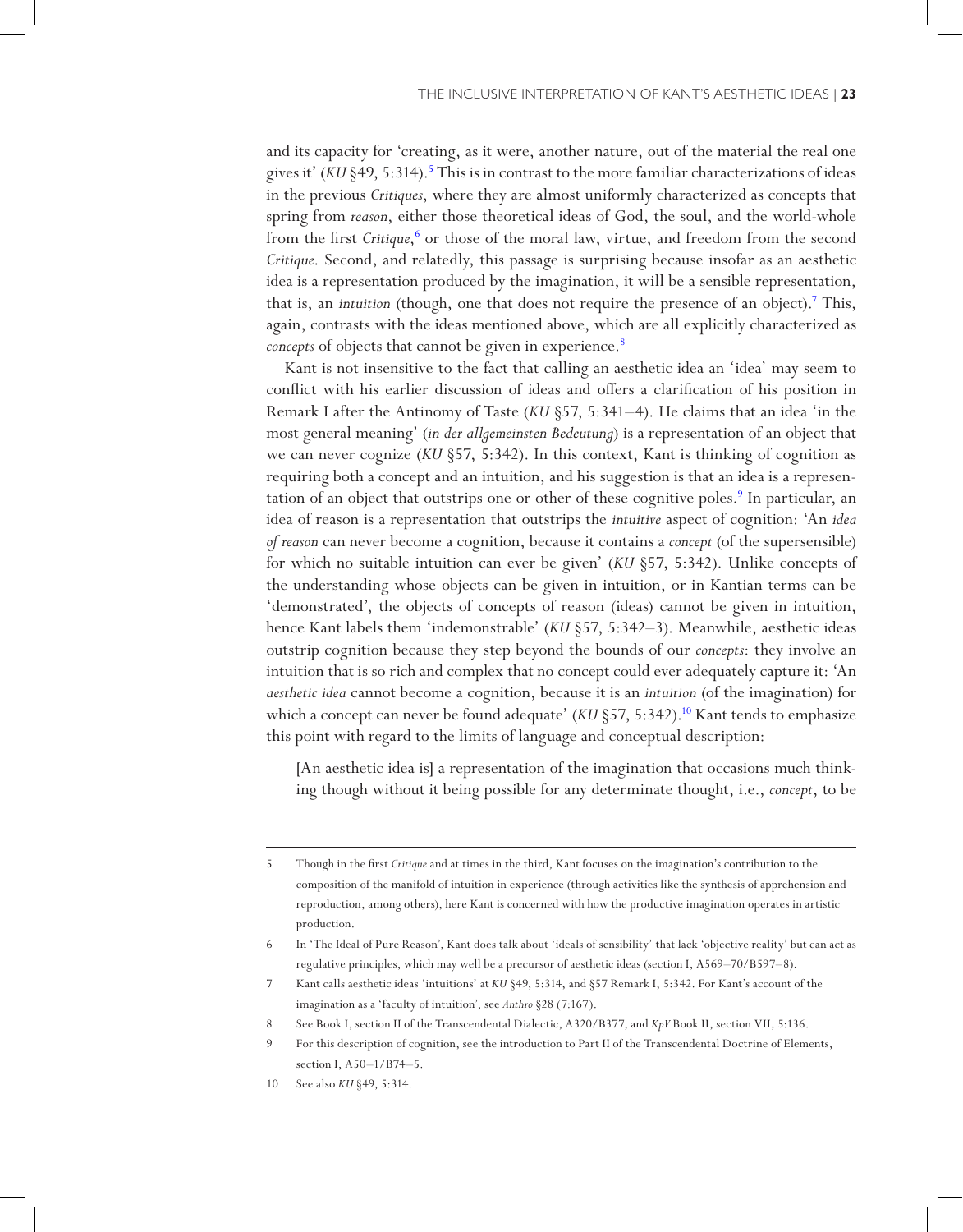adequate to it, consequently, no language fully attains or can make intelligible. (*KU* §49, 5:314)

On Kant's view, when we conceptually articulate an intuition, we 'expound' the intuition; for example, when I, looking at a champagne flute, say, 'That's a champagne flute', the concept 'champagne flute' serves to 'expound' my intuition. Since, however, our concepts cannot fully capture the intuition involved in aesthetic ideas, Kant calls them 'inexponible' (*KU* §57, 5:343).<sup>11</sup>

Yet, although an aesthetic idea resists exhaustive conceptualization, as we see in the definition above it is nevertheless 'associated with' at least one concept, namely the concept the artist uses the aesthetic idea to present. Indeed, for Kant, an aesthetic idea just is an imaginary 'presentation' (*Darstellung*) of a concept.12 However, to be clear, by requiring that an aesthetic idea present a concept, Kant does not intend to limit an artist to expressing a concept in the narrow sense (i.e. either a concept of the understanding or a concept of reason), nor does he think an artist must have a thoroughgoing grasp of the concept at stake. Instead, with the conceptual requirement Kant intends only to convey the idea that the artist must be guided by some *end* or *intention*: 13 hence, his claim that artistic production presupposes a 'determinate concept of the product, *as an end*' (*KU* §49, 5:317; my emphasis).14 So, regardless of whether the artist has in mind a concept in the narrow sense (e.g. the concept

<sup>11</sup> It is unclear whether Kant, if pushed hard enough, would have to say that all intuitions, considered in a certain fashion, would qualify as inexponible. On the one hand, it seems that no concept would be able to exhaust all of the spatio-temporal relations contained in any particular intuition (for these relations, see §8 of the Transcendental Aesthetic, B66–7). On the other hand, in the third *Critique* Kant certainly suggests that some intuitions are much more amenable to conceptual articulation than others (*KU* §§49 and 57). At the very least, we could take Kant to be making a pragmatic point that with some intuitions, a *single* conceptual description will suffice, for example, 'That's a champagne flute'; however, with other intuitions *we feel* as if no single conceptual description would be sufficient. This, perhaps, manifests itself most clearly when we take a work of art to be open to a myriad of possible interpretations, something we do not typically do with objects of ordinary perception.

<sup>12</sup> See *KU* §49, 5:317: '[Genius] presupposes a determinate concept of the product, as an end … but also a representation … of the intuition, for the presentation [*zur Darstellung*] of this concept … [genius] displays itself … in the exposition or the expression of *aesthetic ideas* … hence the imagination, in its freedom from all guidance by rules, is nevertheless represented as purposive for the presentation of the given concept.'

<sup>13</sup> To be sure, the artist's intention and aesthetic idea for a piece may change as she engages with her material. Consider J. L. Carr's foreward to *A Month in the Country* (1980): 'During any prolonged activity one tends to forget original intentions. But I believe that, when making a start on *A Month in the Country*, my idea was to write an easy-going story, a rural idyll along the lines of Thomas Hardy's *Under the Greenwood Tree* … Then, again, during the months whilst one is writing about the past, a story is colored by what presently is happening to its writer. So, imperceptibly, the tone of voice changes, original intentions slip away. And I found myself looking through another window at a darker landscape inhabited by neither present nor past' (J. L. Carr, *A Month in the Country* (New York: New York Review Books, 1980), xxi–xxii). Though Carr claims that his original intentions 'slipped away', I see no reason Kant's account cannot accommodate this. Carr was never intention free; rather, his original intention transformed and matured in the production process, as did his imaginative grasp of how he wanted the novel to go.

<sup>14</sup> I take this point to be an extension of Kant's earlier claim in §43 that in order for an activity to count as 'art' and not just as production through instinct, like bees making a beehive, the agent must have made a choice in which she 'conceives of an end' (*KU* 5:303).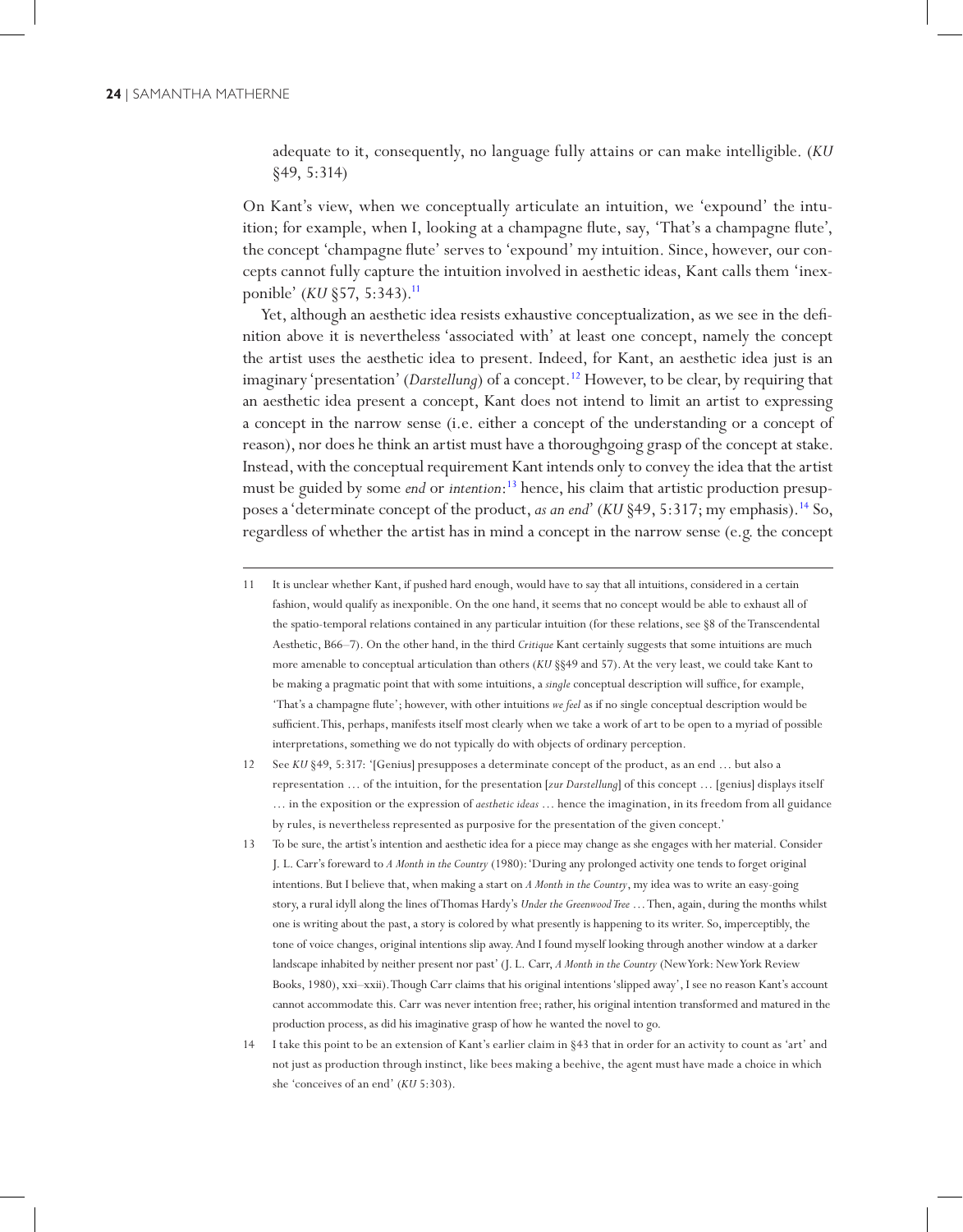of 'modern love'<sup>15</sup>) or she wants to present a feeling (e.g. joy<sup>16</sup>), Kant claims that her production process will be guided by a concept in the broad sense, that is, an intention, and she will produce an aesthetic idea in an effort to imaginatively present that concept.

Even so, an aesthetic idea is an imaginative representation too rich to ever be exhaustively described. To see why Kant makes this claim, we need to consider the creative process through which an aesthetic idea is produced. On Kant's view, the artist creates an aesthetic idea by connecting a host of representations, such as images, memories, plots, colours, etc., with the concept at stake.17 He labels these representations 'aesthetic attributes', where 'aesthetic' is meant to signify the subjective status of these representations:<sup>18</sup> unlike logical attributes that lie analytically in a concept, aesthetic attributes are ones the artist, when guided by feeling, freely adds to it.<sup>19</sup> Now, he claims that in adding these aesthetic attributes to the concept at stake, the artist's imagination 'emulates the precedent of reason in attaining to a maximum': just as we form ideas of reason in our efforts to reach a maximal explanation or description of something, so too does the artist form an aesthetic idea in an effort to offer a maximal characterization of a concept through aesthetic attributes (*KU* §49, 5:314). Kant argues the resulting aesthetic idea is a representation that is so rich and thought-provoking that our concepts can never fully do it justice:

if we add to a concept a representation of the imagination that belongs to its presentation, but which by itself stimulates so much thinking that it can never be grasped in a determinate concept … it gives more to think about than can be grasped and made distinct in it. (*KU* §49, 5:315)

To illustrate Kant's view of aesthetic ideas, let's consider the poem 'Wind' (1957) by Ted Hughes.<sup>20</sup> Hughes begins by using various metaphors to describe listening to the wind howling:

This house has been far out at sea all night, The woods crashing through darkness, the booming hills, Winds stampeding the fields under the window Floundering black astride and blinding wet.

But in the last two stanzas, he writes,

… Now deep In chairs, in front of the great fire, we grip

<sup>15</sup> See Lawrence Durrell's claim in the author's note at the outset of *Balthazar* (1958): 'The central topic of this book is an investigation of modern love' (Lawrence Durrell, *Balthazar* (London: Faber & Faber, 1958)).

<sup>16</sup> This may be at least one thing intended by Beethoven in the Ninth Symphony.

<sup>17</sup> See *KU* §49, 5:314–5.

<sup>18</sup> See Kant's alignment of 'aesthetic' with 'subjective' and 'feeling' in §1 of the First Moment of Taste.

<sup>19</sup> It should be noted that although Kant thinks an artist is free to creatively add these representations, this does not mean the artist can add anything whatsoever: the attributes she adds to the concept must still 'belong to the concept' (*KU* §49, 5:315) and remain 'within the limits of a given concept' (*KU* §53, 5:326). In other words, the artist's creative activities must still be constrained by the concept/end she has set for herself.

<sup>20</sup> In Ted Hughes, *The Hawk in the Rain* (London: Faber & Faber, 1957).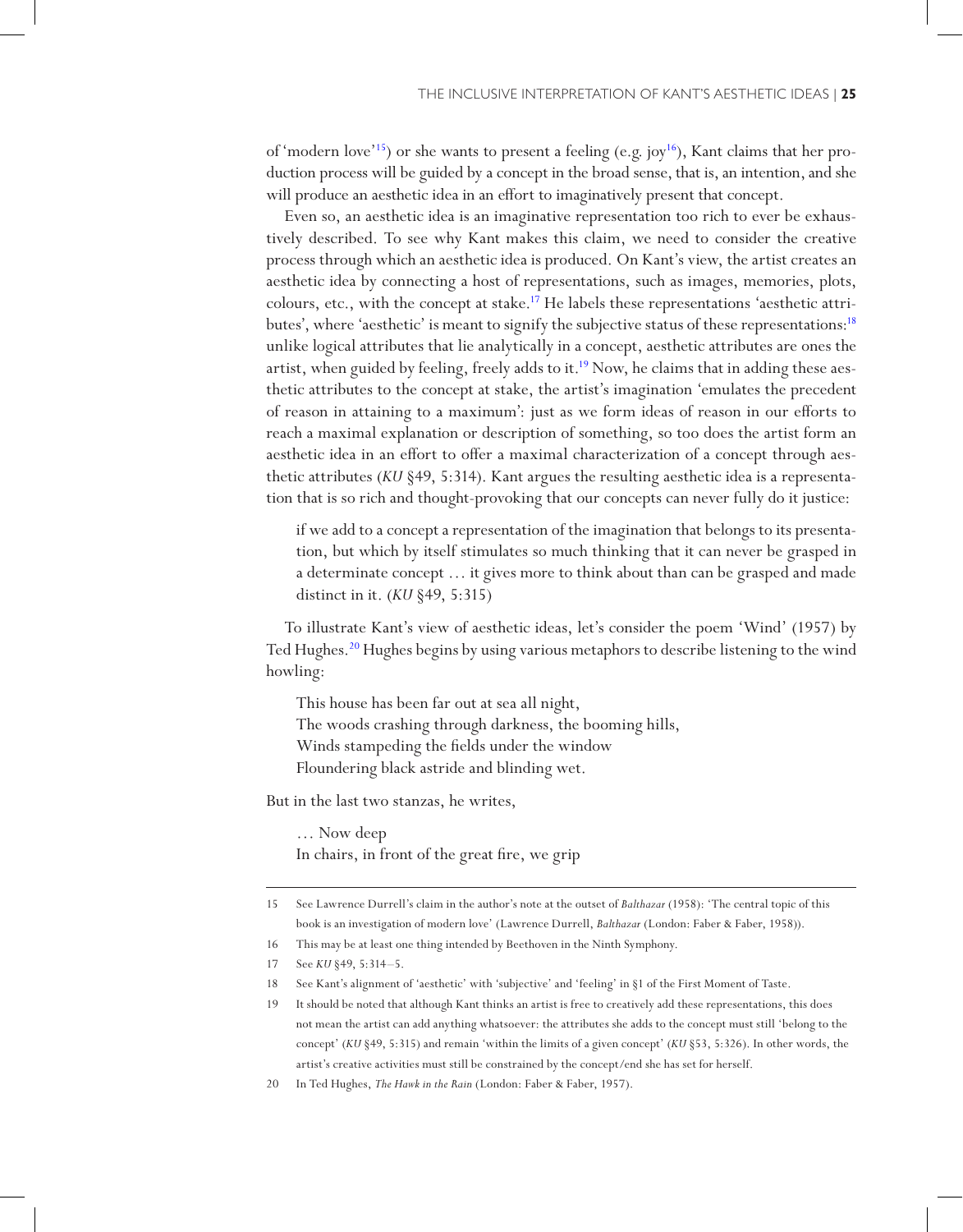Our hearts and cannot entertain book, thought, Or each other. We watch the fire blazing, And feel the roots of the house move, but sit on, Seeing the window tremble to come in, Hearing the stones cry out under the horizons.

With these lines, we discover what 'concept' Hughes intends this poem to convey, namely a failing love affair. We also find that he has chosen to present this concept through an aesthetic idea replete with aesthetic attributes involving metaphorical descriptions of listening to the wind, for example feeling like the house is 'out at sea' or that the wind is 'stampeding' under the window. And, although this aesthetic idea and its attributes certainly present the concept of a failing relationship, saying this by no means exhausts the wealth of meaning in the poem. As we pore over the poem, we uncover new aspects of Hughes' aesthetic idea and gain new insight into how the aesthetic idea informs our overall understanding of the piece. In which case, no single, exhaustive description of the poem can be given that does it full justice; rather, its richness opens it to further consideration, exploration, and interpretation by us.

In the end, then, an aesthetic idea is a representation an artist produces through her imagination that, on the one hand, reflects her intention (her 'concept'), and, on the other hand, is so rich our thought cannot exhaust it, hence outstrips the conceptual pole of cognition.

# 2. Competing Interpretations of the Presentational Content of Aesthetic Ideas

With this general characterization of aesthetic ideas in place, I want to focus in more detail on a pivotal issue: what exactly do aesthetic ideas present? Call this the issue of their 'presentational content'.<sup>21</sup> Among Kant's recent interpreters, the two most common answers to this question have been more restrictive. On the one hand, there is, what I shall call, the 'moral interpretation', suggested by the early work of Paul Guyer, according to which aesthetic ideas *only* present moral concepts.22 On the other hand, there is the

<sup>21</sup> I have labelled this the issue of 'presentational content' because Kant claims that an aesthetic idea is an imaginative presentation (*Darstellung*) of a concept (*KU* §49, 5:317), and this issue concerns what sort of concepts, in the broad sense, aesthetic ideas can present. This fits into Kant's overall view of the relationship between aesthetic ideas, concepts, and works of art according to which: a work of art *expresses* an aesthetic idea, while an aesthetic idea *presents* a concept.

<sup>22</sup> Although Guyer ('Formalism and the Theory of Expression in Kant's Aesthetics') at first appears to make a weaker claim that, 'the concepts involved in aesthetic ideas are primarily moral concepts', in his explanatory footnote he offers the stronger 'moral interpretation' (n. 21): 'Kant does not offer any reason why artistic expression should be confined to the expression of moral concepts, but both his exposition and examples in the sections devoted to the theory of fine art indicate that he does believe it to be so confined. The sensibility of an eighteenth-century moral philosopher might explain this belief (without justifying it)' (63). See also his claim: 'Aesthetic ideas render moral conceptions accessible to sensibility' (*Kant and the Experience of Freedom: Essays on Aesthetics and Morality* (Cambridge: CUP, 1993), 39). However, he appears to move away from this position in the second edition to *Kant and the Claims of Taste*, where he endorses the less restrictive 'rational interpretation', discussed below (see 358).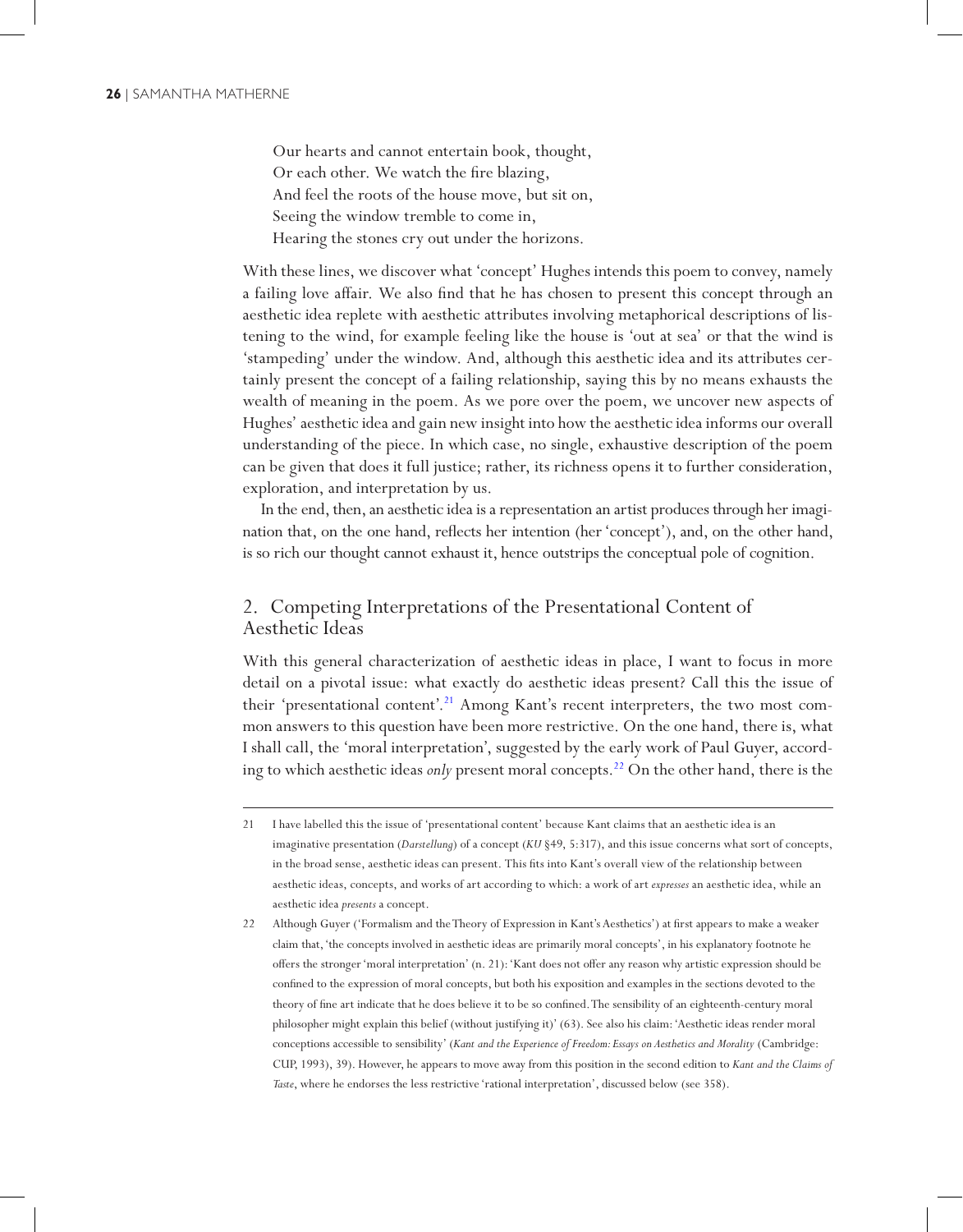more dominant view, what I shall call the 'rational interpretation', put forth by Henry Allison, Andrew Chignell, and Kenneth Rogerson, according to which aesthetic ideas can also present concepts of reason that are not per se moral concepts.<sup>23</sup> Though I take these accounts to be right in highlighting that *some* aesthetic ideas present moral concepts and *some* aesthetic ideas present rational concepts, I aim to show that they go too far in claiming that these are the *only* aesthetic ideas Kant addresses.

Support for the moral interpretation comes from three sources. First, if Kant's examples are any indication of his view, then the two examples he gives of aesthetic ideas in §49 point toward the highly restrictive view. For, in both examples, the 'artist' combines an aesthetic idea with a moral concept: in the first example, Frederick the Great's poem expresses an aesthetic idea combined with the moral concept of a 'cosmopolitan disposition', and in the second example, the poem expresses an aesthetic idea combined with the moral concept of 'tranquility streaming from virtue' (*KU* §49, 5:316). Further support for the moral interpretation comes from Kant's claim in §52 that 'if the beautiful arts are not combined, whether closely or at a distance, with moral ideas, which alone carry with them a self-sufficient satisfaction', then their 'ultimate fate' is to 'make the spirit dull, the object by and by loathsome, and the mind … dissatisfied with itself and moody' (*KU* 5:326). And, finally, in §59 Kant claims that beauty is the 'symbol of morality', and given that he also thinks that beauty is the '*expression* of aesthetic ideas' (*KU* 5:320), it seems that we can infer that aesthetic ideas are a symbol of morality. For these reasons, the moral interpretation holds that the presentational content of all aesthetic ideas is moral.

However, in spite of this prima facie evidence, the moral interpretation is not decisive. To begin, Kant's claims in §52 certainly point toward his view that art that expresses moral ideas will satisfy and nourish us more in the long run; however, this leaves open the possibility that there is another kind of art, the temporarily satisfying kind, which does not express moral ideas. Furthermore, with regard to §59, it does not follow from the fact that beauty is the symbol of morality that the aesthetic ideas expressed in beautiful art necessarily present moral concepts. Allison, for one, has argued that in §59, by calling beauty the symbol of morality, Kant intends to claim, not that the *content* of a work of art is necessarily a symbol of morality, but rather than the *way we reflect* on beautiful art is analogous to the *way we reflect* in morality.<sup>24</sup> This leaves room for a work of art to have content that is not per se moral and to, nevertheless, still count as a symbol of morality on account of the pattern of reflection it elicits in us.<sup>25</sup>

We find an alternative to the moral interpretation in the 'rational interpretation'. On this reading, although aesthetic ideas *can* present moral concepts, Kant's view requires

<sup>23</sup> See Allison, *Kant's Theory of Taste*; Andrew Chignell, 'Kant on the Normativity of Taste: The Role of Aesthetic Ideas', *Australasian Journal of Philosophy* 85 (2007), 415–33; and Rogerson, *Kant's Aesthetics*.

<sup>24</sup> Allison argues that in our reflection on beauty, we move from reflecting on something sensible to reflecting on something supersensible, which is the same pattern involved in moral reflection (*Kant's Theory of Taste*, 264).

<sup>25</sup> This is part of Allison's argument that beautiful art need only be a propaedeutic to morality (*Kant's Theory of Taste*, 254–67). Another possibility that I shall not pursue further is that the existence of beauty *as such* is a symbol of morality *as such* because it points towards a supersensible world; however, this does not necessarily commit Kant to the claim that any *particular* work of art must express a moral concept.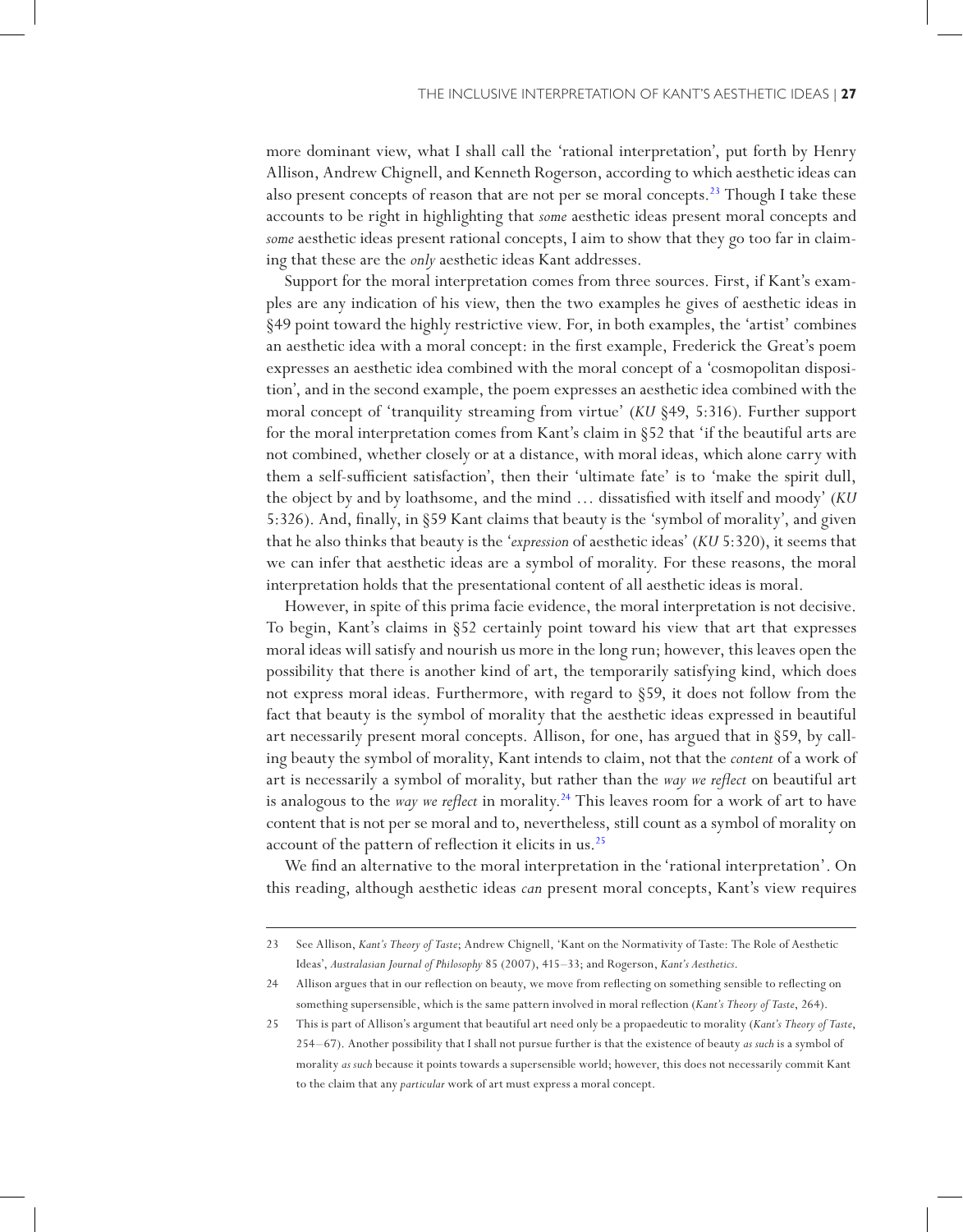only that aesthetic ideas present some concept (idea) of reason.26 Recall that Kant defines an idea of reason as a representation that 'contains a *concept* … for which no suitable intuition can be given' (*KU* §57, 5:342).<sup>27</sup> This definition in no way restricts ideas of reason to having moral content, and the rational interpretation can allow for the further possibility that some aesthetic ideas will present non-moral concepts of reason.<sup>28</sup> To see this at work in §49, consider Kant's claim that some aesthetic ideas present the rational idea of 'invisible beings'.29 Although some invisible beings will have a moral character, say angels or devils, it is possible for artists to present concepts of other non-moral invisible beings, say, ghosts of a certain ilk or figures in a dream.<sup>30</sup> Think of Salvador Dalí's painting *Dream Caused by the Flight of a Bee around a Pomegranate a Second before Awakening* (1944), in which he attempts to capture a dream his wife has had. One could argue that in this painting Dalí is trying to capture a non-moral concept of reason, namely the concept of his wife's dream. It is a concept of reason because it is a concept of an object that Dalí could never intuit, hence cognize; however, supposing it lacks moral content, then it would qualify as a non-moral concept of reason. To be sure, on the rational interpretation these non-moral concepts of reason are not the only ideas expressed through art; however, it makes room for this possibility, a possibility the moral interpretation could not allow for.<sup>31</sup>

Yet, though in this respect the rational interpretation is less restrictive than the moral interpretation, in the end, it too is too restrictive for, as I show in the following section, both interpretations neglect an important subset of aesthetic ideas, namely aesthetic ideas oriented primarily towards experience.

- 26 See Allison's claim that, '[aesthetic] ideas constitute a significant subset of possible symbols of rational ideas, namely, those that express or exhibit the corresponding idea independently of a determinate concept. Consequently, this explains how the beautiful (by means of aesthetic ideas) may be said to symbolize ideas of reason' (*Kant's Theory of Taste,* 258; see also 282–3). See also Rogerson's claim that aesthetic ideas 'express ideas of objects or states of affairs beyond our sensible experience by suggesting such things symbolically by way of an analogy' (*Kant's Aesthetics,* 28). For other discussions of aesthetic ideas and symbolism, see Lambert Zuidervaart, '"Aesthetic Ideas" and the Role of Art in Kant's Ethical Hermeneutics', in Paul Guyer (ed.), *Kant's Critique of the Power of Judgment: Critical Essays* (Lanham, MD: Rowman & Littlefield, 2003), 199–208; and Steven Ravett Brown, 'On the Mechanism of the Generation of Aesthetic Ideas in Kant's *Critique of Judgment*', *British Journal for the History of Philosophy* 12 (2004), 487–99.
- 27 For their glosses on this definition, see Allison, *Kant's Theory of Taste*, 256; Rogerson, *Kant's Aesthetics*, 28; and Chignell, 'Kant on the Normativity of Taste', 419.
- 28 See Chignell's explicit rejection of the moral interpretation and claim that 'there is no reason that the model [of aesthetic ideas] cannot be extended to almost all of the rational ideas: mathematical, religious, metaphysical, and moral' ('Kant on the Normativity of Taste', 420 n.).
- 29 *KU* §49, 5:314.
- 30 See Kant's discussion of dreams and ghosts in *Anthro* §37, 7:189–90
- 31 Perhaps another example would be when an artist uses a work of art to express an aesthetic idea that presents the concept of a fantasy world, but who does so without having a moral agenda in mind, for example, Lewis Carroll's *Adventures of Alice in Wonderland* (1865).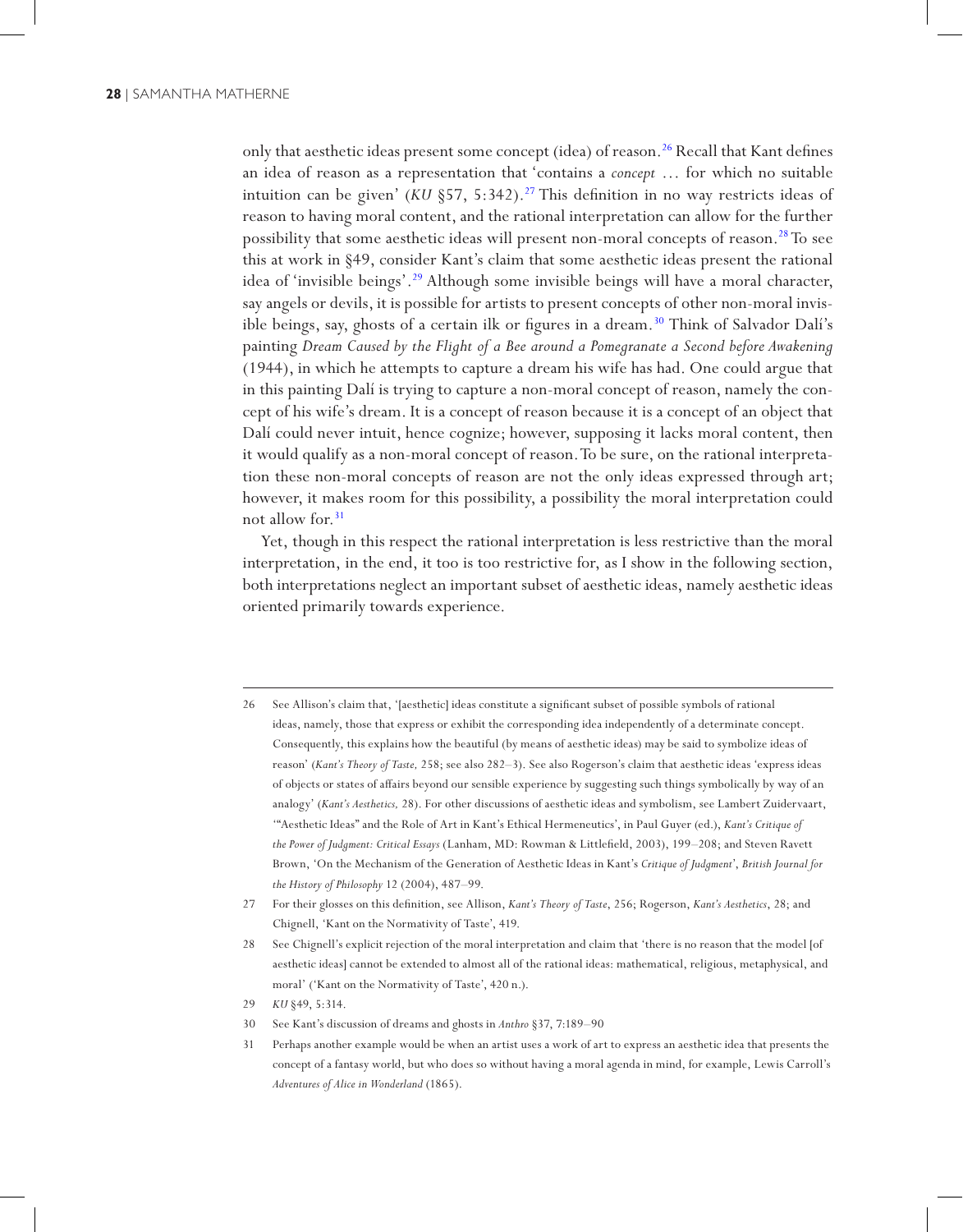## 3. Experience-Oriented Aesthetic Ideas

Kant's commitment to experience-oriented aesthetic ideas emerges implicitly in his fullest treatment of aesthetic ideas in §49. In this section, Kant delineates aesthetic ideas into two categories. First, in what I shall call the 'purely rational ideas category', Kant suggests that some aesthetic ideas 'make sensible' (*versinnlichen*) pure rational ideas, that is, ideas that have no objective correlate in experience  $(KU \S 49, 5:314).$ <sup>32</sup> The examples Kant gives include the 'ideas of invisible beings, the kingdom of the blessed, the kingdom of hell, eternity, creation, etc.' (*KU* §49, 5:314). The aesthetic idea expressed through a piece like Michelangelo's *Creation of Adam* (1508–12) would fall into this category.

Now, if the rational interpretation were the correct one, then this should be the *only* category Kant identifies; however, he goes on to introduce a second category of aesthetic ideas, namely what I shall call the 'experience category'.<sup>33</sup> These ideas, according to Kant,

make that of which there are examples in experience, e.g., death, envy, and all sorts of vices, as well as love, fame, etc., sensible beyond the limits of experience, with a completeness [*in einer Vollständigkeit*] that goes beyond anything of which there is an example in nature. (*KU* §49, 5:314)

Unlike aesthetic ideas falling in the purely rational ideas category, these aesthetic ideas are oriented *primarily* towards objects of ordinary experience, not towards objects that we could never, in principle, experience. However, they count as ideas because, Kant claims, they present the example drawn from experience 'with a completeness' that reaches past the limits of ordinary cognition: when the artist presents an example through a rich aesthetic idea and a host of aesthetic attributes, she extends the example beyond its conceptual limits, hence past the bounds of ordinary cognition. Consider, for example, Gustav Klimt's *Life and Death* (1911). On a Kantian analysis, Klimt begins with life and death, two things familiar to us from experience, but as he augments and enhances them with aesthetic ideas and aesthetic attributes, he presses them past the bounds of ordinary experience and what we can encounter 'in nature', thus creating 'another nature'.

Kant's inclusion of the experience category of aesthetic ideas gives us clear evidence that he does not require that all aesthetic ideas present either specifically moral concepts of reason or any other concept of reason at all; rather, he acknowledges that many works of art express aesthetic ideas associated with our ordinary experience of the world. And, in my view, this acknowledgement lends credence to his account. After all, our own

<sup>32</sup> I label this category 'purely rational ideas' because I want to make room for all aesthetic ideas to involve a rational element (e.g. their 'attaining to a maximum') but to then distinguish those ideas which *aim* at presenting a concept of reason from those ideas which may include rational elements but do not necessarily aim at presenting a concept of reason.

<sup>33</sup> For a discussion of these experience-oriented ideas, see Rudolf Lüthe, 'Kants Lehre von den ästhetischen Ideen', *Kant-Studien* 75 (1984), 65–74, at 72, and brief mention in Anthony Savile, *Aesthetic Reconstructions: The Seminal Writings of Lessing, Kant and Schiller* (Oxford: Basil Blackwell, 1987), 169.

<sup>34</sup> Although I distinguish between aesthetic ideas that present empirical concepts and emotions, I do not take Kant to be committed to the view that a work of art must express only one kind of aesthetic idea. Many works of art will express various aesthetic ideas falling into the moral, rational, and/or experience-oriented categories.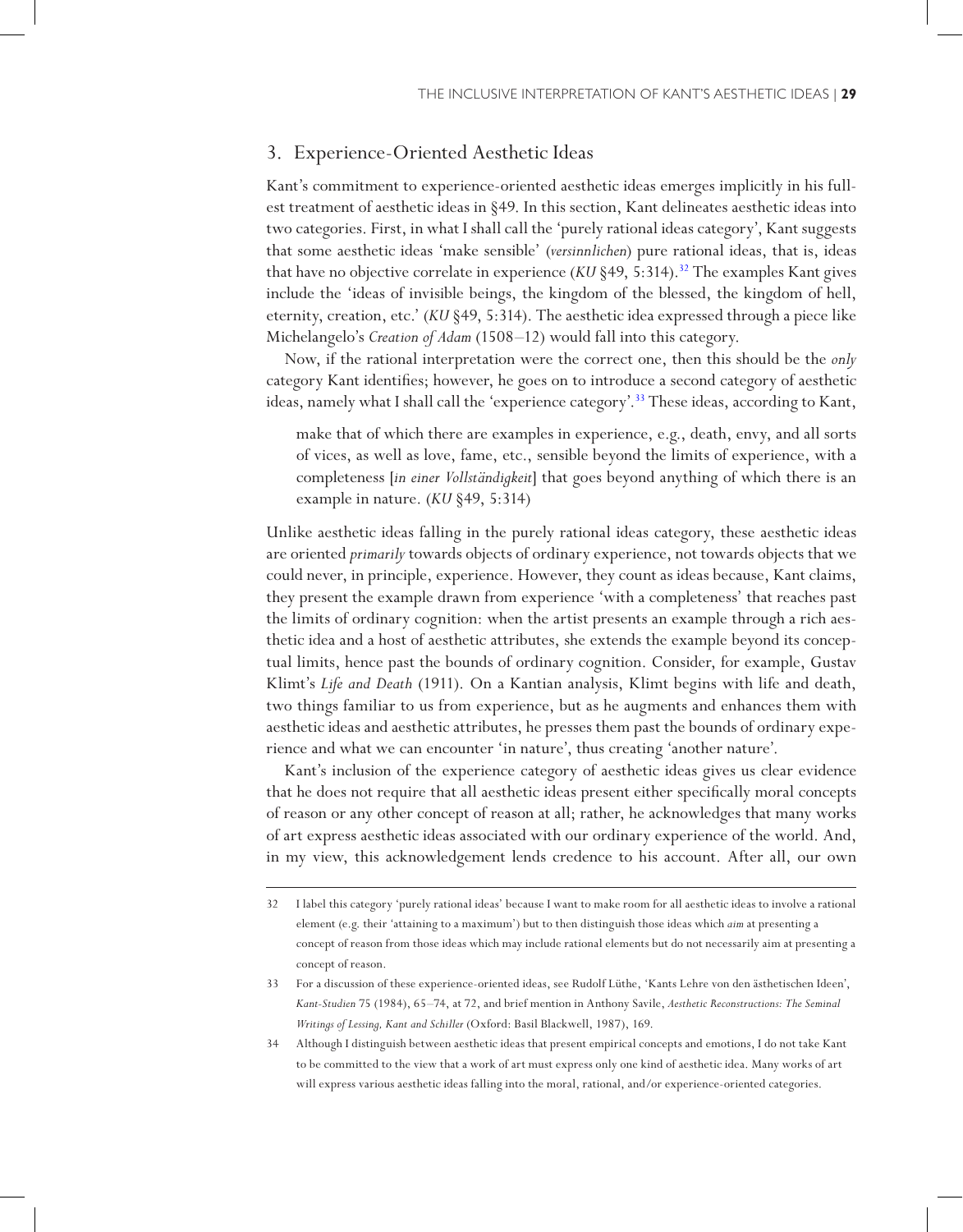experience of art tells us that many artists do not aim at capturing something we cannot experience, but rather bringing to light the richness of experience we too often overlook in the exigencies of everyday life. Fortunately, Kant leaves room for this, and in the following sections I aim to develop his analysis of this latter category of aesthetic ideas in more detail, by looking at his discussion of aesthetic ideas that present empirical concepts and everyday emotions.

#### *Aesthetic Ideas and the Presentation of Empirical Concepts*

Some of the aesthetic ideas falling into the experience category present empirical concepts.34 Although we will return shortly to how these ideas figure in §49, Kant actually makes room for these aesthetic ideas already in §17, 'The Ideal of Beauty'. Though this section is often overlooked in discussions of aesthetic ideas, Kant's mention of 'aesthetic normal ideas' in it recommends it as a valuable resource in our understanding of aesthetic ideas more generally  $(KU \S 17, 5:233).$ <sup>35</sup> An aesthetic normal idea is a representation produced by the imagination, which captures a 'model image' (*Musterbild*) for an animal species (*KU* §17, 5:233).<sup>36</sup> More specifically, this model image reflects a perfect instance of the concept of the species at stake; for example, the model image of a cow will perfectly instantiate the relevant features associated with the species concept 'cow'. But an aesthetic normal idea is an idea because no living animal within a species can actually instantiate it; instead, it is the 'standard' against which every individual is measured (*KU* §17, 5:233).

For our purposes, it is important to see that Kant does not think that aesthetic normal ideas only serve us in our ordinary judging of animals; he thinks they can be expressed through art. Indeed, in §17, he explicitly cites Myron's cow as a sculpture that expresses the aesthetic normal idea associated with the species concept 'cow' (*KU* §17, 5:235).37 And it is not hard to think of other works of art, like Dürer's *Young Hare* (1502), which also express aesthetic normal ideas. Furthermore, if we wanted to situate these aesthetic ideas in one of the categories from §49, then they would seem to fit in the experience category much better than in the purely rational ideas category. After all, the aesthetic idea reflects the concept of an existing animal species, not a moral concept or a rational concept. Moreover, in Kant's analysis of how we develop aesthetic normal ideas, he suggests that we begin with examples from experience, say fifty cows, and our imagination settles on a model image that presents a perfect version of what is exemplified.<sup>38</sup>

<sup>35</sup> An exception to this is Rudolf Makkreel, *Imagination and Interpretation in Kant* (Chicago: University of Chicago Press, 1990), 114–19; and Jane Kneller, *Kant and the Power of Imagination* (Cambridge: CUP, 2007), 104–5.

<sup>36</sup> This echoes his discussion of what we could call 'natural' ideas in the Dialectic of the first *Critique*: 'A plant, an animal, the regular arrangement of the world's structure … these show clearly that they are possible only according to ideas; although no individual creature, under the individual conditions of its existence, is congruent with the idea of what is most perfect of its species' (Book I, section I, A317–8/B374).

<sup>37</sup> Myron's cow is a mid-fifth century bce Greek bronze sculpture of a cow. It now exists only in the form of Roman copies.

<sup>38</sup> See *KU* §17, 5:234, for a description of this imaginative process.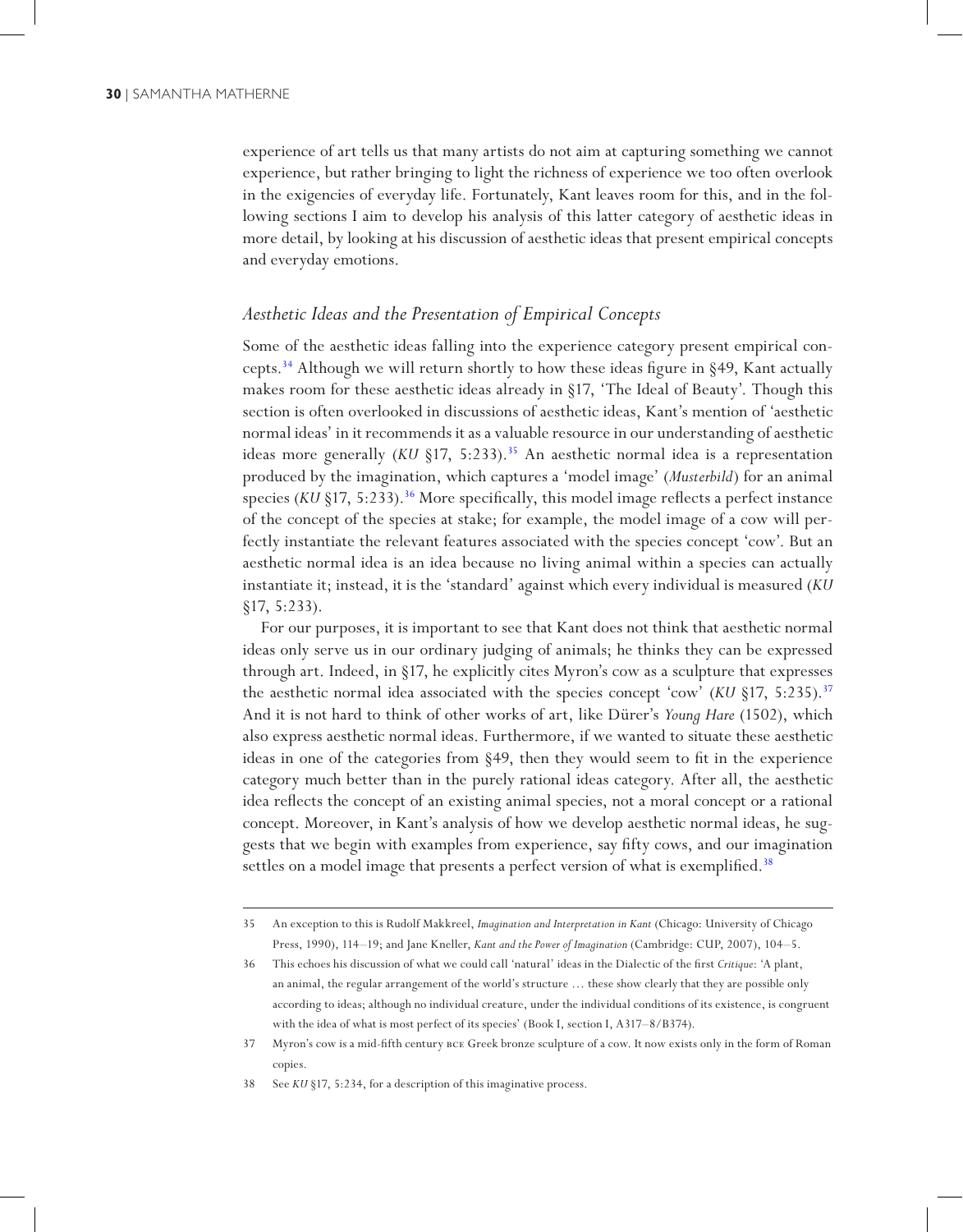Although §17 reveals that some aesthetic ideas in the experience category present us with empirical species concepts, if we turn our attention to §49, we will find that Kant makes room for, and in fact gives examples of, aesthetic ideas that present other empirical concepts as well. Recall that the experience-oriented aesthetic ideas are directed towards what there are *examples* of in experience. On Kant's view, an example, strictly speaking, is an intuition that demonstrates the reality of an empirical concept (*KU* §59, 5:351). In which case, in order to capture a particular example, the artist could produce an aesthetic idea that reflects the concept instantiated in that example. To be sure, many of the concepts exemplified in Kant's list in §49 have moral overtones, such as fame; however, other concepts, such as life and death, do not necessarily have moral overtones. This is significant because it suggests that, for Kant, as long as it can be augmented through aesthetic attributes, (almost) *any* empirical concept can be presented through an aesthetic idea.39

Consider, for example, Hemingway's description of fishing in 'Big Two-Hearted River'  $(1925).<sup>40</sup>$  On a Kantian gloss, one of the empirical concepts Hemingway aims at in this piece is 'fishing', a concept that is not an empirical species concept, moral concept, or a purely rational concept. Nevertheless, it is a concept that Hemingway presents and enhances through various aesthetic attributes, such as the character Nick Adams, the river, painstaking attention to detail, etc. Though this is but one example, we find that pieces from every art form express ordinary empirical concepts, for example, the concept of 'the Far East' in Duke Ellington's *Far East Suite* (1967), the concept of a 'kiss' in Constantin Brancusi's sculpture *The Kiss* (1916), the concept of 'the treachery of images' in René Magritte's painting of the same name (1928–9), the concept of 'dancing' in Frank Gehry's so-called *Dancing House* (1996), etc.<sup>41</sup> Indeed, once we see that insofar as Kant acknowledges that aesthetic ideas can present empirical concepts in addition to presenting moral or rational concepts, his theory of aesthetic ideas points toward a rich and varied account of artistic expression that has purchase on many of the works of art we are familiar with.

## *Aesthetic Ideas and the Presentation of Emotions*

The experience category also includes aesthetic ideas that express two types of everyday emotions: 'affects' and emotions connected to thought and reflection. It is in the context

<sup>39</sup> I qualify this statement with 'almost' because I here leave it open as to whether Kant would restrict the concepts that can be expressed in an aesthetic idea. At times, Kant aligns aesthetic ideas with the beautiful, claiming in §51 that beauty 'can in general be called the *expression* of aesthetic ideas' (*KU* 5:32). This might suggest a certain restriction on the content of an aesthetic idea such that if a work of art presents a concept that arouses 'loathing' (*KU* §48, 5:312), then it does not involve the expression of an aesthetic idea. That being said, we might think that a loathsome work of art involves the expression of an aesthetic idea by an artist whose genius has not yet had its 'wings clipped' by taste (*KU* §50, 5:319). To decide this issue, an extended analysis of Kant's view of genius is needed, an analysis I cannot pursue further here.

<sup>40</sup> In Ernest Hemingway, *In Our Time* (New York: Charles Scribner's Sons, 1925).

<sup>41</sup> Of course, I do not hereby mean to suggest that these are the *only* concepts presented through these works, nor that these works *only* present concepts.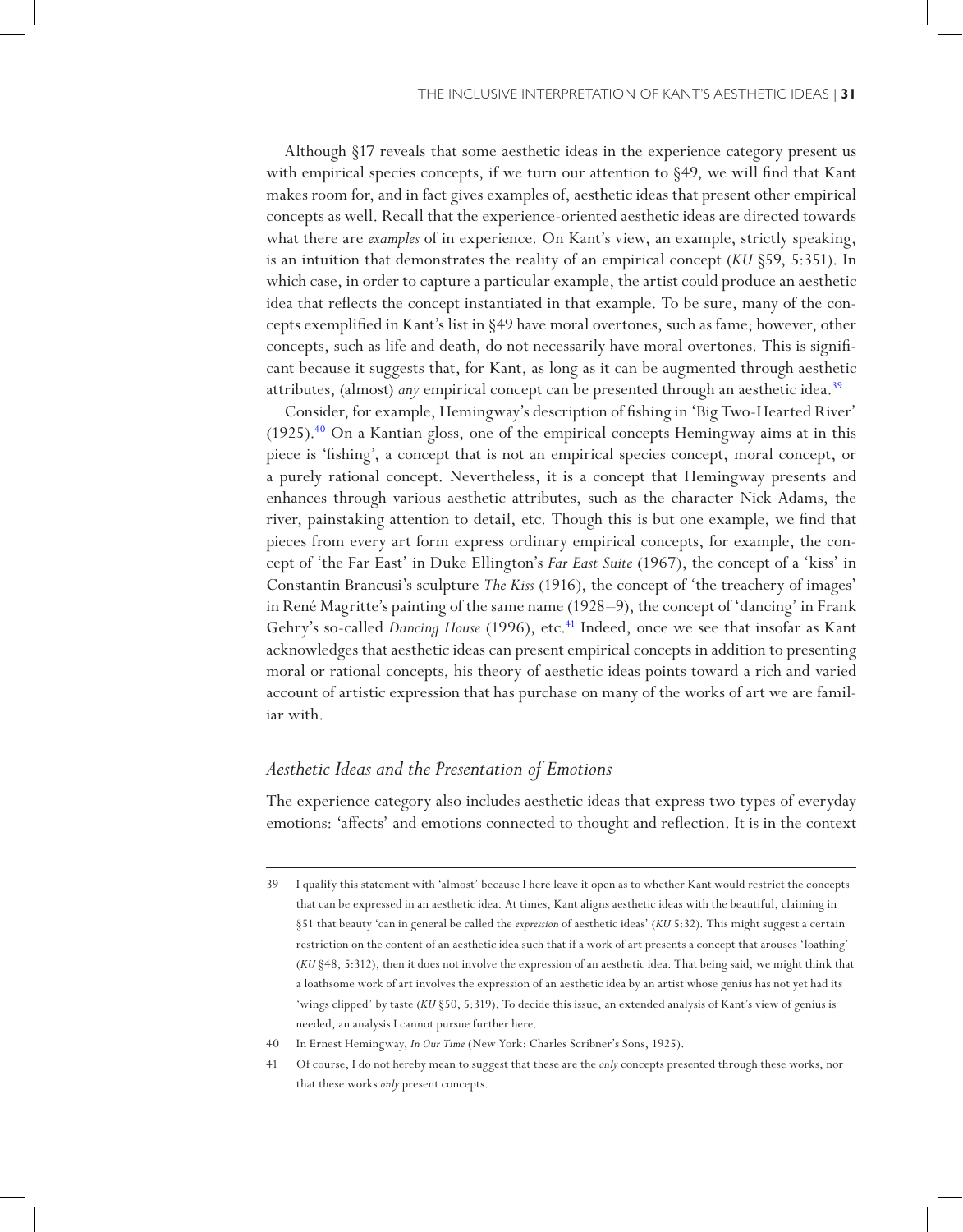of his discussion of music that Kant makes the claim that some aesthetic ideas present 'affects'.<sup>42</sup> An affect, on his account, is an emotion that arises immediately and suddenly as a response to a present situation; it involves 'surprise through sensation' (*Anthro* §74, 7: 252). If we were to, all of a sudden, feel anxious, joyful, or angry, then we would be experiencing an 'affect' in Kant's sense.<sup>43</sup> Furthermore, insofar as these emotions arise immediately and through sensation alone, Kant thinks they are 'unpremeditated', not grounded in thought and reflection (*KU* §29, 5:272 n.).

According to Kant, it is music without words in particular that involves aesthetic ideas that present affects. As he puts it, because

those aesthetic ideas [involved in music] are not concepts nor determinate thoughts, the form of the composition of these sensations (harmony and melody) serves only… to express … the aesthetic ideas of a coherent whole [*eines zusammenhängenden Ganzen*] of an unutterable fullness of thought [*einer unnennbaren Gedankenfülle*], corresponding to a certain theme, which constitutes [*ausmacht*] the dominant affect of the piece. (*KU* §53, 5:329)

Rather than expressing concepts or thoughts, the aesthetic ideas involved in music express affects and, in Kant's words 'speak through mere sensations without concepts' (*KU* §53, 5:328).<sup>44</sup> He clarifies this claim further by comparing what a musician does to what we do in ordinary conversation. In ordinary conversation, we tend to focus primarily on the conceptual content communicated to us by a speaker. And, though, we are aware of affects and tones at work in the conversation, we treat those affects and tones as a means to understanding the speaker's thought. By contrast, Kant thinks a musician focuses primarily on the 'language of affects' and puts it 'into practice for itself alone, in all its force' (*KU* §53, 5:328). Accordingly, the aesthetic idea a musician creates is one that does not present a concept or determinate thought, but rather a dominant affect.

Let's take as our example Chopin's Étude in E major (op. 10, no. 3). On a Kantian analysis, Chopin uses a plethora of musical devices to express a very rich emotion, evocative at times of sadness, homesickness, tenderness, and so forth. Indeed, the emotional wealth of this piece has earned it the nicknames '*Tristesse*' (sadness) and 'Farewell'. Now, if we were to rely on the standard interpretations of Kant's theory of aesthetic ideas, we would be forced to analyse this piece in terms of moral concepts or rational ideas. But in so doing, it seems we would overlook what lay at the very heart of the piece, namely its evocative emotional 'feel'. Fortunately, as this discussion of music has revealed, Kant does not require all aesthetic ideas to present concepts (in the narrow sense), acknowledging instead that some art will express affects.

Although Kant raises the possibility of affect-presenting aesthetic ideas in the context of music, it seems to me that his view ought to allow for other art forms to do this as

<sup>42</sup> See *KU* §29, 5:272, *Anthro* §§73–8, and *MS* part II, section XV, 6:407–8

<sup>43</sup> See *Anthro* §§73–9 for these and other examples.

<sup>44</sup> The 'concepts' Kant has in mind here are not concepts qua the artist's intention, that is, concepts in the 'broad sense', but rather concepts qua intellectual representations of the understanding or reason, that is, concepts in the 'narrow sense'.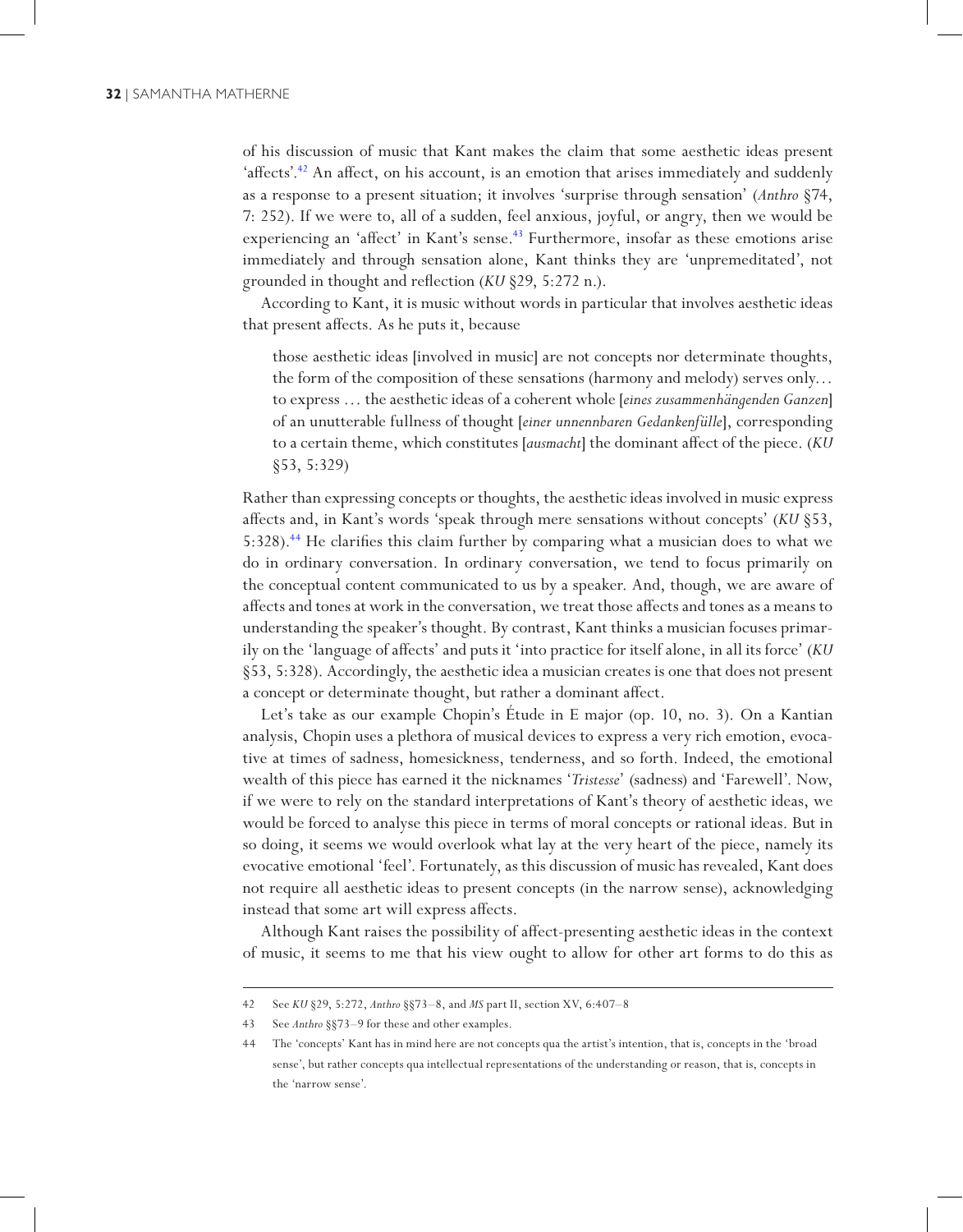well. Take, for example, Mark Rothko's color-field paintings and his claim that he is 'interested only in expressing basic human emotions—tragedy, ecstasy, doom, and so on.'45 In certain cases, the feelings of ecstasy and doom, at least, would fall into the category of affects. Indeed, Rothko's abstract titles for his pieces (e.g. *No. 3/No. 13* (1949)), or the lack of a title altogether, resist our efforts to find a convenient description for what we see, and, often, instead, throw us back on the feeling aroused by the colours. This would seem to suggest an interpretation of some of his paintings in line with Kant's account of music.

But setting affects aside, we find that Kant allows for aesthetic ideas to present another type of emotion, namely emotion that involves thought and reflection.<sup>46</sup> This possibility is opened up, once again, by Kant's list of aesthetic ideas falling into the experience category in §49 and his inclusion of two emotions that can be connected with thought and reflection: envy and love.<sup>47</sup> To be sure, these particular emotions have moral overtones; however, they point toward the possibility of aesthetic ideas expressing reflective emotions. Moreover, given, as I argued previously, that Kant's considered view is that (almost) anything exemplified in experience can be presented through an aesthetic idea, then his view should be that any reflective emotion that can be exemplified in experience is a viable candidate for being presented in an aesthetic idea. Take, for example, J. D. Salinger's *Catcher in the Rye* (1951).<sup>48</sup> One of the many things Salinger does in this novel is express several emotions related to coming of age, such as feeling cynical, alienated, and lonely. These are neither emotions that just arise suddenly, nor are they specifically moral; rather, they are the emotions connected with the adolescent period of one's life.

# 4. The Cognitive Function of Aesthetic Ideas

So far, we have seen that, in addition to Kant allowing for some aesthetic ideas to present moral concepts and concepts of reason, he also allows for the content of some aesthetic ideas to touch on issues that are directly relevant to ordinary experience, namely empirical concepts and everyday emotions, thus managing to do justice to our own sense of what is expressed through many works of art. But appreciating this aspect of his theory of aesthetic ideas will also help us make sense of another aspect of it, namely his commitment to what I shall call the *cognitive function* of aesthetic ideas. This may come as something of a surprise. For one thing, it is not the cognitive but the moral function of aesthetic ideas that commentators have focused on, precisely because this is something Kant himself

<sup>45</sup> Mark Rothko, *Writings on Art*, ed. Miguel López-Remiro (New Haven, CT: Yale University Press, 2006), 119.

<sup>46</sup> There are, at least two, species of this kind of reflective emotion: passions (see *KU* §29, 5:272 n., *Anthro* §§74, 80–6, and *MS* part II, section XV, 6:407–8) and moral feelings, like respect and (some forms of) love.

<sup>47</sup> In the *Metaphysics of Morals*, Kant calls envy a 'passion', an emotion by his definition that is 'essentially different' from an affect because it involves a 'sensible *desire* that has become a lasting inclination (e.g. *hatred*, as opposed to anger)' (*MS* part II, section XV, 6:408). Likewise, though certain kinds of love can manifest as affects, such as falling in love (*Anthro* §74, 7:253; §80, 7:266), other forms of love, such as love without interest, will involve reflection (*KU* §29, 5:267).

<sup>48</sup> J. D. Salinger, *Catcher in the Rye* (New York: Little, Brown & Co., 1951).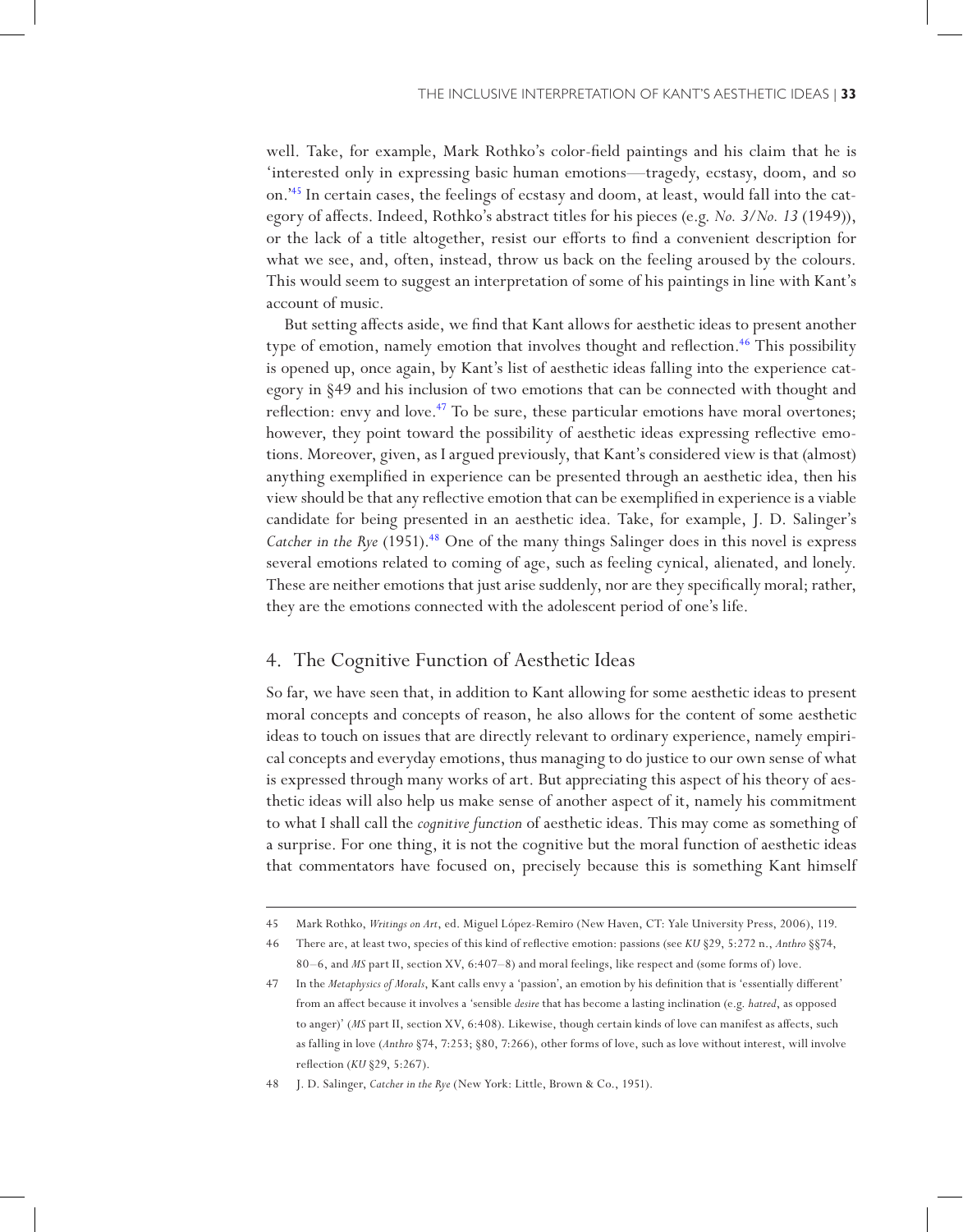tends to privilege.49 What is more, it may seem as if Kant's analysis of aesthetic ideas *as aesthetic* in fact rules out the possibility of their having a cognitive function. After all, Kant's opening move in §1 is to contrast the 'aesthetic' with the 'cognitive', claiming that 'the judgment of taste is therefore not a cognitive judgment, hence not a logical one, but is rather aesthetic' (*KU* 5:203). How, then, could Kant accord aesthetic ideas a cognitive function?

In what follows, I show that even if a judgement of taste is not cognitive, this in no way precludes aesthetic ideas from having cognitive *effects* in our lives. Indeed, we shall find that throughout his analysis of aesthetic ideas, Kant emphasizes the cognitive benefits they have for us. To be sure, this cognitive value is another value aesthetic ideas have alongside their moral one; however, if we are to do justice to Kant's doctrine of aesthetic ideas as a whole, we need to take into account the different functions he accords them. Indeed, his recognition of the different ways in which art can be valuable in our lives is one of the more attractive and plausible aspects of his view, one that the inclusive interpretation can restore to it.

That Kant is committed to aesthetic ideas having a cognitive function emerges clearly in §49. There, he claims that when the imagination adds aesthetic attributes to a concept, this brings two cognitive capacities, the imagination and understanding, to life:

the aesthetic idea …which is combined with such a manifold of partial representations … therefore allows the addition to a concept of much that is unnamable, the feeling of which animates [*belebt*] the cognitive faculties and combines spirit with the mere letter of language. (*KU* §49, 5:316).

He argues that this, in turn, serves cognition:

the imagination is free to provide, beyond that concord with the concept, unsought extensive undeveloped material for the understanding … which it applies, not so much objectively, for cognition, as subjectively, for the animation [*zur Belebung*] of the cognitive powers, and thus also *indirectly to cognitions*. (*KU* §49, 5:317; my emphasis)

In these passages, we find Kant highlighting two aspects of aesthetic ideas that allow them to contribute to cognition: they (1) animate our cognitive capacities, and (2) expand the concepts of our understanding. Even if this occurs in the context of our making a judgement of taste, as Kant emphasizes at the end of the second passage, it can nevertheless contribute *indirectly* to cognition. That is to say, the cognitive function of aesthetic ideas hinges on what we bring away from our encounter with a work of art.

<sup>49</sup> See the discussion of *KU* §52 in Section 2 above and Allison, *Kant's Theory of Taste*, 254–67; Zuidervaart, '"Aesthetic Ideas" and the Role of Art in Kant's Ethical Hermeneutics', and Rogerson, *Kant's Aesthetics*, 93–9. Exceptions to this trend include Lüthe, who argues that aesthetic ideas can help us expand the sensible associations we make with concepts related to objects of experience ('Kants Lehre von den ästhetischen Ideen', 72–4), and Savile, who makes the suggestive, but not fully developed claim that many aesthetic ideas provide us 'with a deeper and more extensive comprehension (intellectual and surely affective too) of the (rational) ideas which [the artist] takes as his theme' (*Aesthetic Reconstructions*, 171).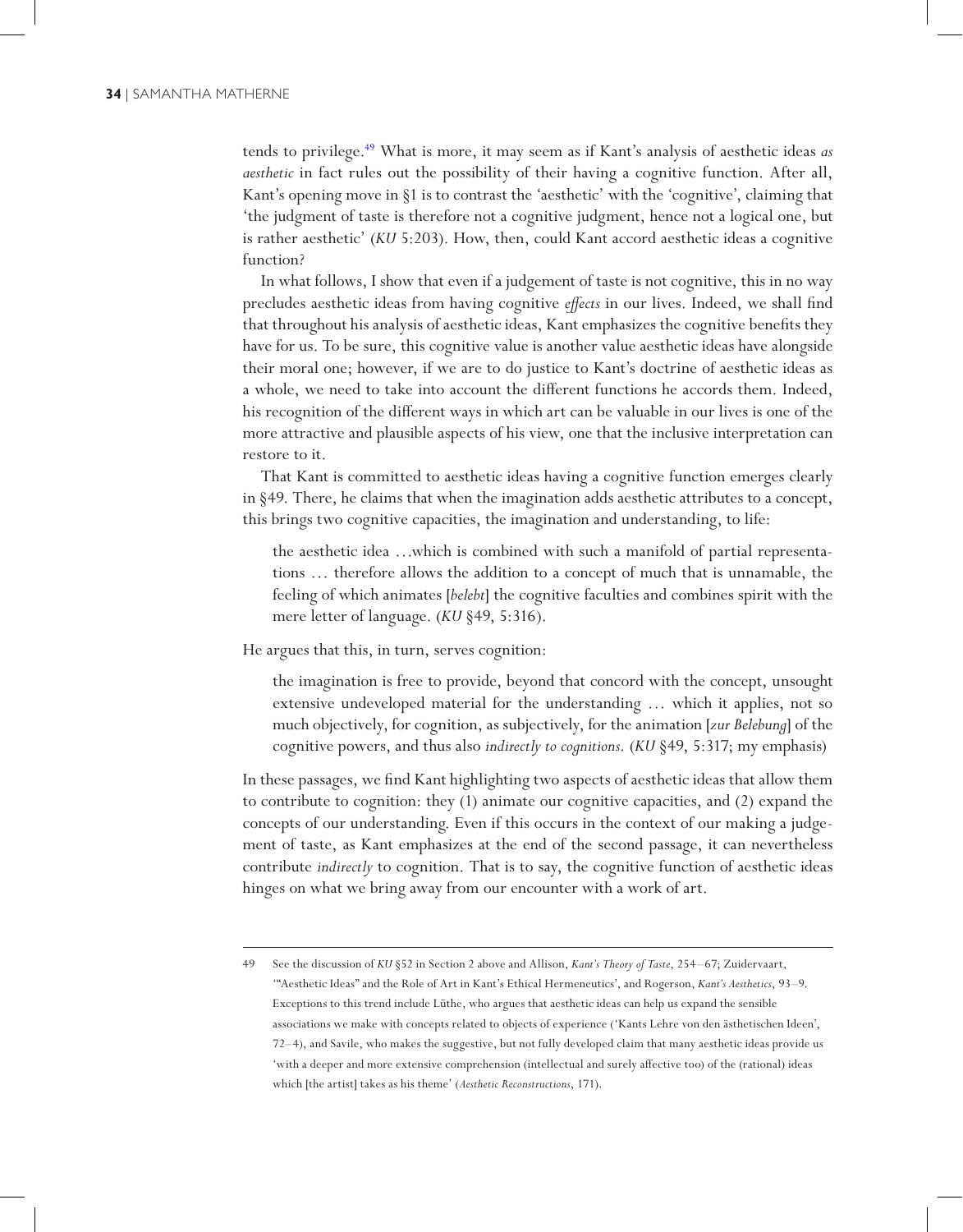To see exactly how aesthetic ideas can affect cognition, let's begin by considering the benefits of the animation of our cognitive powers by a work of art. Kant's analysis of this feature of aesthetic ideas comes to the fore most prominently in his discussion of the pictorial arts, which he takes to include sculpture, architecture, painting, and pleasure gardens. On his view, the pictorial arts involve spatial, corporeally extended objects that engage the very same cognitive capacities that are at work in outer sense perception (*KU* §51, 5:321). And he claims that by animating those capacities, the pictorial arts can lead to the development of them, or, as he puts it, to 'the enlargement [*Erweiterung*] of the faculties that must join together in the power of judgment for the sake of cognition' (*KU* §53, 5:329). In so doing, Kant claims, the pictorial arts 'conduct a business':

while [the pictorial arts] set the imagination into a free play that is nevertheless also suitable for the understanding, *at the same time* they conduct a business [*Geschäft*] by bringing about a product that serves the concepts of the understanding as an enduring and self-recommending vehicle [*einem dauerhaften und für sich selbst sich empfehlenden Vehikel*] for its unification with sensibility. (*KU* §53, 5:329; my emphasis)

So, for Kant, a pictorial work of art does not just stimulate imaginative play, but also serves us by acting as an 'enduring and self-recommending vehicle' for the unification of our cognitive capacities. I take Kant's idea to be that pictorial works of art, unlike most objects we encounter in ordinary perception, intrigue us and we find ourselves lingering over them. This, in turn, affords our cognitive capacities an opportunity to explore and investigate the piece and to spur one another on in this activity. Consider, for example, Vermeer's *Milkmaid* (1658). Though we, perhaps, begin by relying on our sensible capacities to notice various details, such as the lighting, the pleats on her dress, the look on her face, etc., eventually a theme that engages our understanding begins to emerge: that of quiet or contentment in the everyday. With this theme, our gaze returns to the piece, where we find new details and patterns—something that, in turn, enriches our understanding of the piece.

But as we have already seen, although Kant thinks this animation of our cognitive capacities is helpful in our experience of art, he also thinks it 'conducts a business' by leading to an expansion of those capacities, which can, in turn, serve us in cognition. It is perhaps easiest to see why aesthetic ideas lead to an expansion of the imagination. Kant emphasizes that though the imagination is 'constrained' by the understanding in theoretical cognition, in the aesthetic context, it is 'free' (*KU* §49, 5:317). And Kant thinks that this free exercise results in an enlarged, more developed imagination, which can subsequently be useful in cognition. To be sure, this does not mean that the aesthetic use of the imagination can ground any particular theoretical cognition; rather, it means that if we develop our imaginative capacities in aesthetic experience, then they will become more effective in their cognitive use. Kant ascribes various typical roles to the imagination in cognition, such as apprehending the manifold of intuition, making associations, forming images, schematizing concepts, etc., and his suggestion, now, is that the performance of the imagination in these cognitive roles will improve if it is given the chance to develop in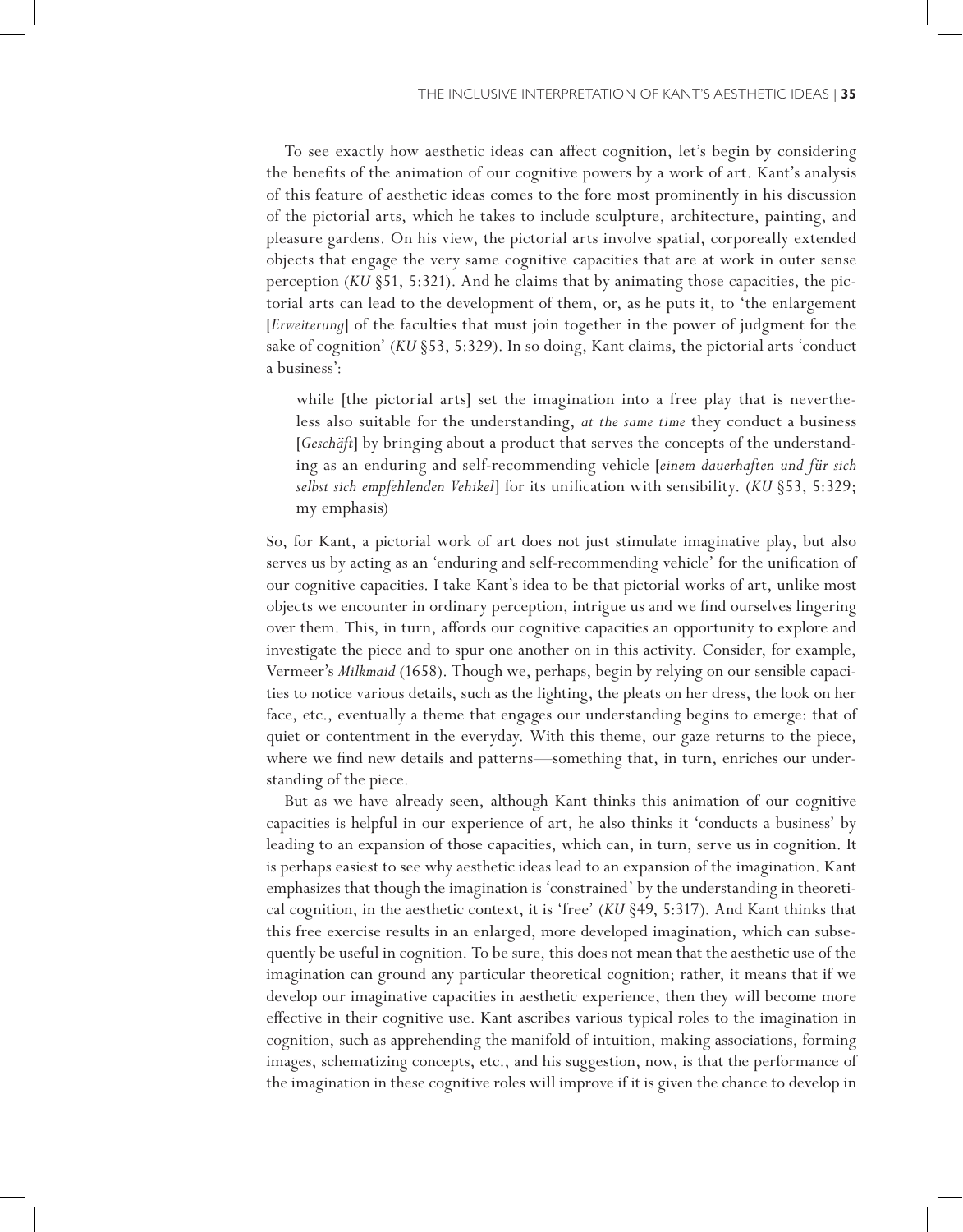aesthetic experience.<sup>50</sup> Thanks to the expansion of my imagination, I am perhaps able to apprehend more or draw finer distinctions in a single manifold, make more associations, form new or more thorough images, or develop new schemata for new concepts: all of which enhances my theoretical cognition of the world. It is here that we find the cognitive benefit of an enlarged imagination.

However, according to Kant, it is not just the imagination that develops in our engagement with the pictorial arts, but our understanding is likewise enlarged. There are several angles from which we can appreciate this expansion of the understanding. To begin, its disposition to collaborate with sensibility can be heightened thanks to aesthetic experience. As we just saw, Kant claims that a pictorial work of art 'serves the concepts of the understanding' by providing it with an occasion to unify with our sensible capacities. Now, on his view, it is not always easy for the concepts of the understanding to be unified with sensibility. Sensibility and understanding are, in a certain sense, at cross-purposes: while sensibility is oriented towards what is particular (intuitions), the understanding is oriented towards what is general (concepts).<sup>51</sup> As a result, Kant suggests that sensibility and understanding 'to be sure cannot manage without each other but… nevertheless cannot readily be united with each other without constraint and mutual harm' (*KU* §51, 5:321). But, as we saw with the Vermeer, this tendency appears to be overcome in our experience of pictorial works of art, which, in fact, serve our understanding and its concepts by encouraging it to unify and work together with our sensible capacities. Given the fruitfulness of this unification, the understanding should be led to develop a new or, at least, heightened disposition to seek out this kind of interplay, and in this regard, the understanding is enlarged. This disposition, in turn, is something that will serve us in theoretical cognition: as we find more ways in which our intuitions and concepts fit together or come apart, we will gain a more nuanced and deeper understanding of the world around us.

But there is second way in which the understanding can be enlarged, and this brings us to Kant's view that aesthetic ideas can perform a cognitive function by 'expanding' our empirical concepts.<sup>52</sup> In order to appreciate this point, we need to recognize that, for Kant, we can think of the content of an empirical concept in at least two different ways. To be sure, a concept has what we can think of as 'logical content', which grounds our theoretical cognitions. But Kant's analysis of aesthetic ideas points toward a further 'aesthetic content' of a concept, where the aesthetic content includes things like subjective connections and aesthetic 'feels'. It is to this latter kind of content that an artist can contribute, hence Kant's claim that aesthetic ideas can add 'extensive undeveloped material' to a concept of the understanding (*KU* §49, 5:316, 317). For example, though Marcel Proust surely uses the famous passage about a tea-soaked madeleine from *Swann's Way* (1913) to many ends, one of the concepts

<sup>50</sup> See the A Deduction for Kant's discussion of the imagination and the syntheses of apprehension and reproduction, as well as his discussion of image formation (esp., A98–102, A112–23). For his discussion of schematism and more on images, see chapter 1 of the Analytic of Principles (A137–47/B176–87).

<sup>51</sup> See Kant's classical description of intuition as immediate and singular, and concepts as mediate and general in the so-called '*Stufenleiter*' in the Transcendental Dialectic, Book I, section I, A320/B377.

<sup>52</sup> See also Lüthe, 'Kants Lehre von den ästhetischen Ideen', 72–4.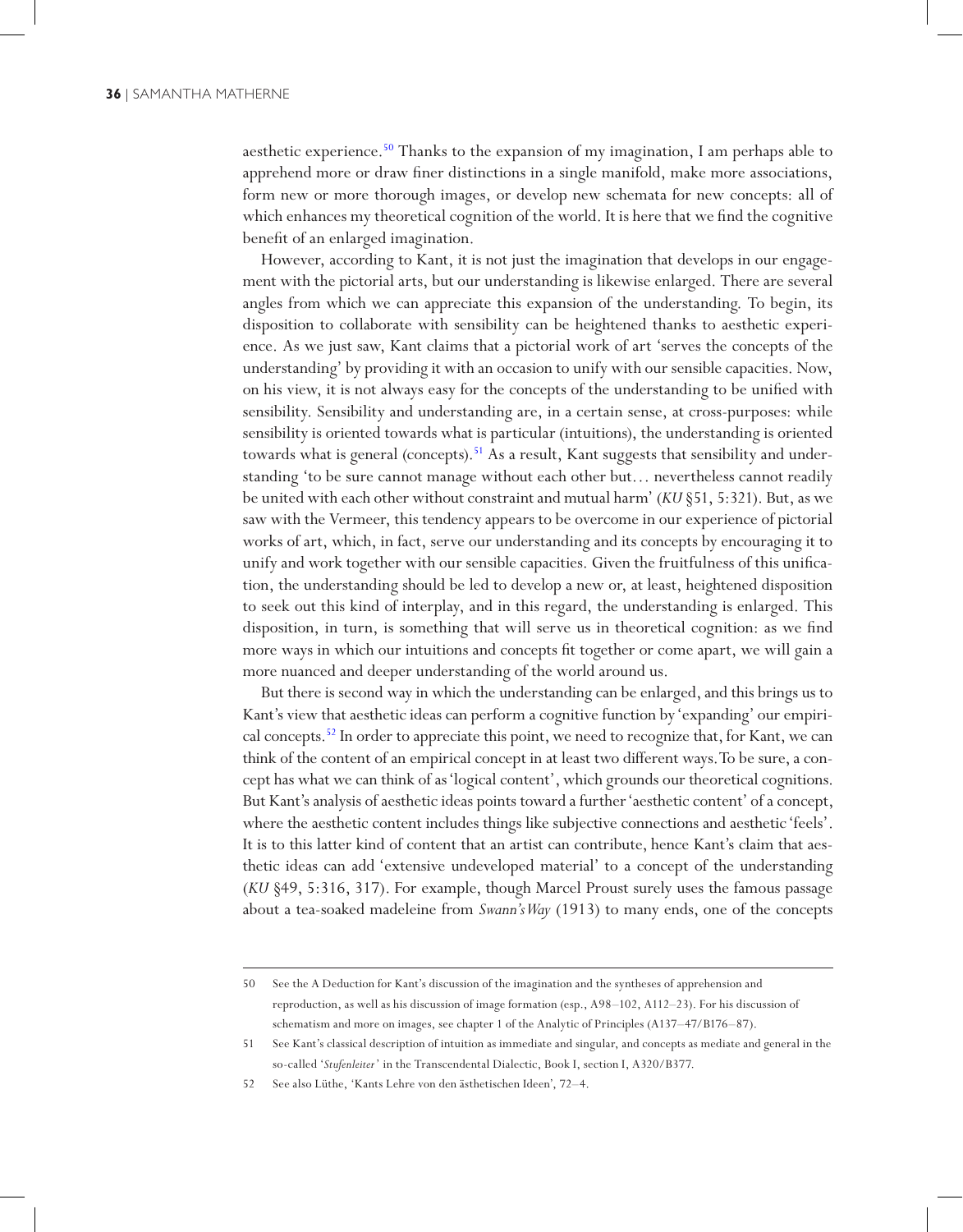it enriches for me is that of a madeleine.<sup>53</sup> The aesthetic idea and attributes involved in that passage augment my concept of a madeleine with subjective characteristics, like memory, childhood, and nostalgia.54 To be sure, *Swann's Way* has not therefore broadened the logical content of the concept 'madeleine'; nevertheless, by expanding the aesthetic content of this concept, it has enriched my understanding with respect to that concept.

However, once again, Kant maintains that this feature of an aesthetic idea has value not only in an aesthetic context, but also in a cognitive context. Using language we have already seen, Kant claims that by expanding the aesthetic content of our concepts, aesthetic ideas also conduct a 'business' by nourishing our understanding:

The poet … accomplishes something that is worthy of business [*Geschäft*], namely providing nourishment to the understanding in play, and giving life to its concepts through the imagination. (*KU* §51, 5:321)

When we grasp only the logical content of a concept, we may not feel any subjective connection to that concept: perhaps it seems dry, boring, unexciting, etc. As a result, we may not enjoy theoretically engaging with or pursuing it. But when we encounter that concept in a work of art, it may suddenly become vivid, arousing our attention. Now, according to Kant, this can give nourishment to our understanding in play: we may find ourselves entertaining new possibilities or looking at the concept in different ways. As a result, our understanding is expanded as new horizons of theoretical cognition can open up to us. Reading Proust, for example, may incite us to pursue the concept of a madeleine, memory, or childhood, further in ordinary or, even, scientific cognition.<sup>55</sup> And though, again, the aesthetic content of a concept does not ground any particular theoretical judgement, nevertheless it can enlarge our understanding both by extending its concepts and by opening it to new horizons to pursue in our theoretical endeavours.

Finally, let's turn to how the aesthetic ideas that present emotions can play a cognitive function: they can contribute to our psychological understanding of others, as well as of our own selves. Though Kant does not dwell on this point, perhaps wishing to distance himself from 'psychological' approaches to aesthetics, like Edmund Burke's, <sup>56</sup> his discussion of music certainly points in this direction. As we saw above, Kant argues that when we converse with other people in ordinary life, their speech will involve both the expression of affect, as well as the thoughts they wish to communicate.<sup>57</sup> Moreover, in order to fully understand those thoughts and what the speaker wishes to communicate, we need to be attuned to the emotional tone, the affect, of their speech.<sup>58</sup> This

<sup>53</sup> Marcel Proust, *Swann's Way*, trans. Lydia Davis (New York: Penguin Books, 2002), 47–8.

<sup>54</sup> Indeed, now whenever I eat a madeleine, my thoughts cannot help but circle back to Proust.

<sup>55</sup> Take, for example, Jonah Lehrer's use of Proust in *Proust Was a Neuroscientist* (Boston: Houghton Mifflin Co., 2007).

<sup>56</sup> See *KU* §29, 5:277–8.

<sup>57</sup> See *Anthro* §18, 7:155.

<sup>58</sup> See *KU* §53, 5:328: 'every expression of language has, in context, a tone that is appropriate to its sense; … this tone more or less designates an affect of the speaker and conversely also produces one in the hearer, which then in turn arouses in the latter the idea that is expressed in the language by means of such tone.'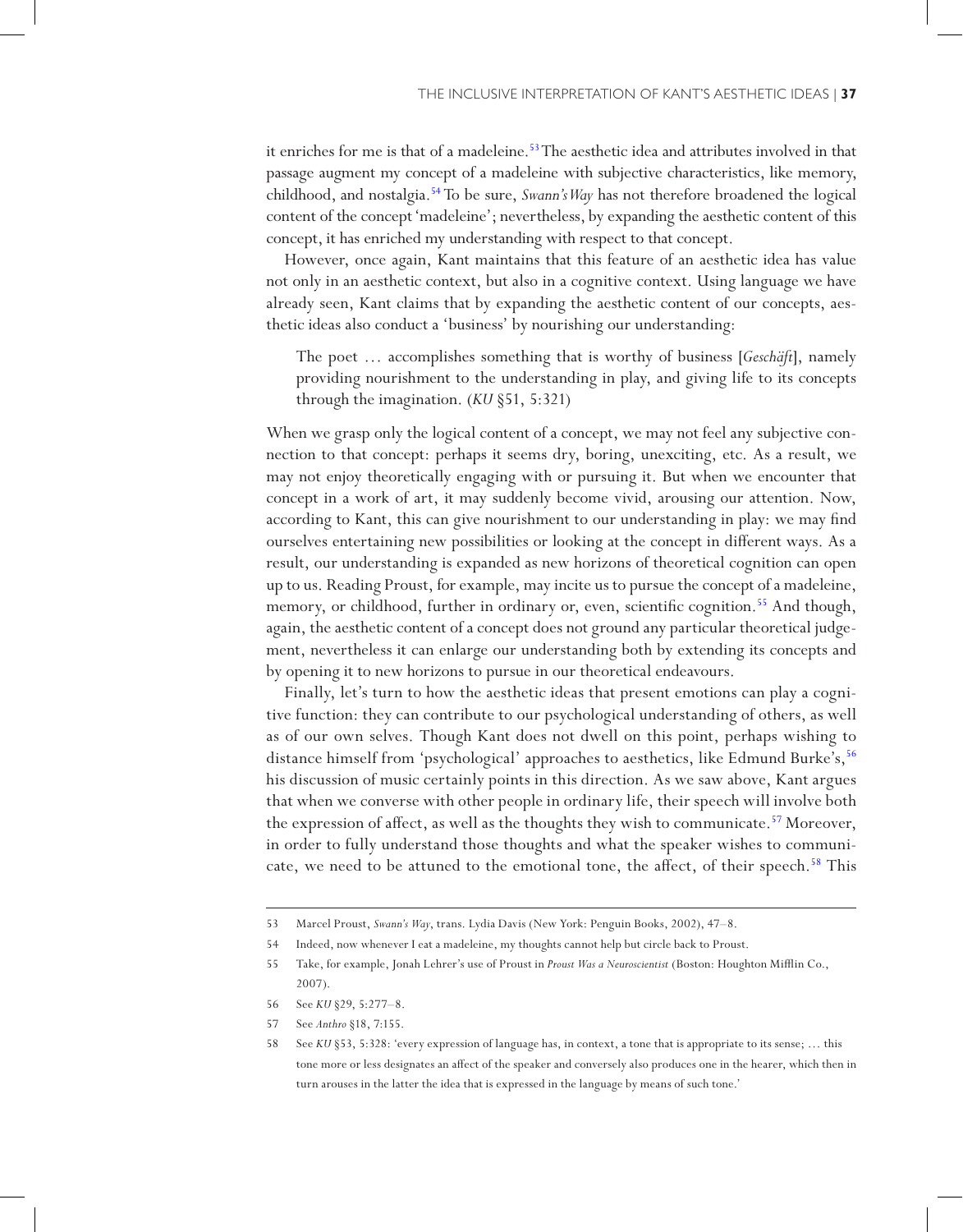competence with tone is something that music and its aesthetic ideas may help us with. Exposure to music not only makes us sensitive to affect, but also can help us discriminate the different shades of those affects: we are not just moved by the sadness we hear in Chopin's Étude in E major, we are confronted with the different ways in which sadness can take shape. This training in affect could, in turn, be utilized in our conversation with other people, aiding us in a more thorough understanding of what they are trying to communicate.

But even outside the context of verbal communication, we find that we can gain insight into our selves and others through an engagement with art that expresses emotion. Indeed, when we engage with a work of art whose aesthetic idea puts an emotion on display, we have a chance to investigate it without the 'stakes' involved in our ordinary exchanges with others. Art, as it were, gives us this distance, a distance that is useful for understanding the psychology of emotions. When we, for example, read Hughes' 'Wind', we are free to reflect on and contemplate how Hughes expresses the emotions associated with the end of the love affair, without ourselves being directly involved. This 'education' in emotions is one that we can, in turn, bring to bear on our efforts to understand other people, as well as our own selves. In this way, art whose aesthetic ideas present emotions can distinctively aid in our efforts to understand the nuances and subtlety involved in various human emotions, and, in turn, serve our cognition of human psychology.<sup>59</sup>

Far from it being the case, then, that aesthetic ideas can play no cognitive role in our lives, we find Kant offering a rich account of the various cognitive benefits of art. Yet given that Kant thinks aesthetic ideas engage the very same capacities, concepts, and emotions at work in ordinary cognition, it only makes sense that the aesthetic animation of those capacities, expansion of those concepts, or display of those emotions would enhance our cognitive lives as well.

### 5. The Inclusive Interpretation

Ultimately, these considerations give us reason to revise the standard interpretations of Kant's account of aesthetic ideas. Though the moral interpretation is surely correct to emphasize that some aesthetic ideas, indeed ones that Kant privileges, present moral concepts, and though the rational interpretation is surely correct to emphasize that the concepts of reason presented by aesthetic ideas need not all be moral, neither reading can accommodate the aesthetic ideas that present empirical concepts and everyday emotions. Though these latter ideas may not have as much 'moral' worth as the former ideas,

<sup>59</sup> Without the inclusive interpretation, I think we can get, at best, a rather weak reading of the cognitive function of aesthetic ideas, according to which they could play a regulative role in cognition (see the Antinomy of Pure Reason, section VII, A508/B536–A515/B543). One could argue that the status of aesthetic ideas as maximal representations, which involve the connection of a wide array of intuitions to a concept, might act as a goal for us to pursue in cognition. However, this interpretation is a relatively thin one: the cognitive function of aesthetic ideas would, then, have little to do with the content of those ideas, but rather with their formal status as ideas. But, as I have argued, there is room on Kant's account to give a more robust, content-oriented account of the cognitive function of aesthetic ideas, which I believe does more justice to his views on this issue.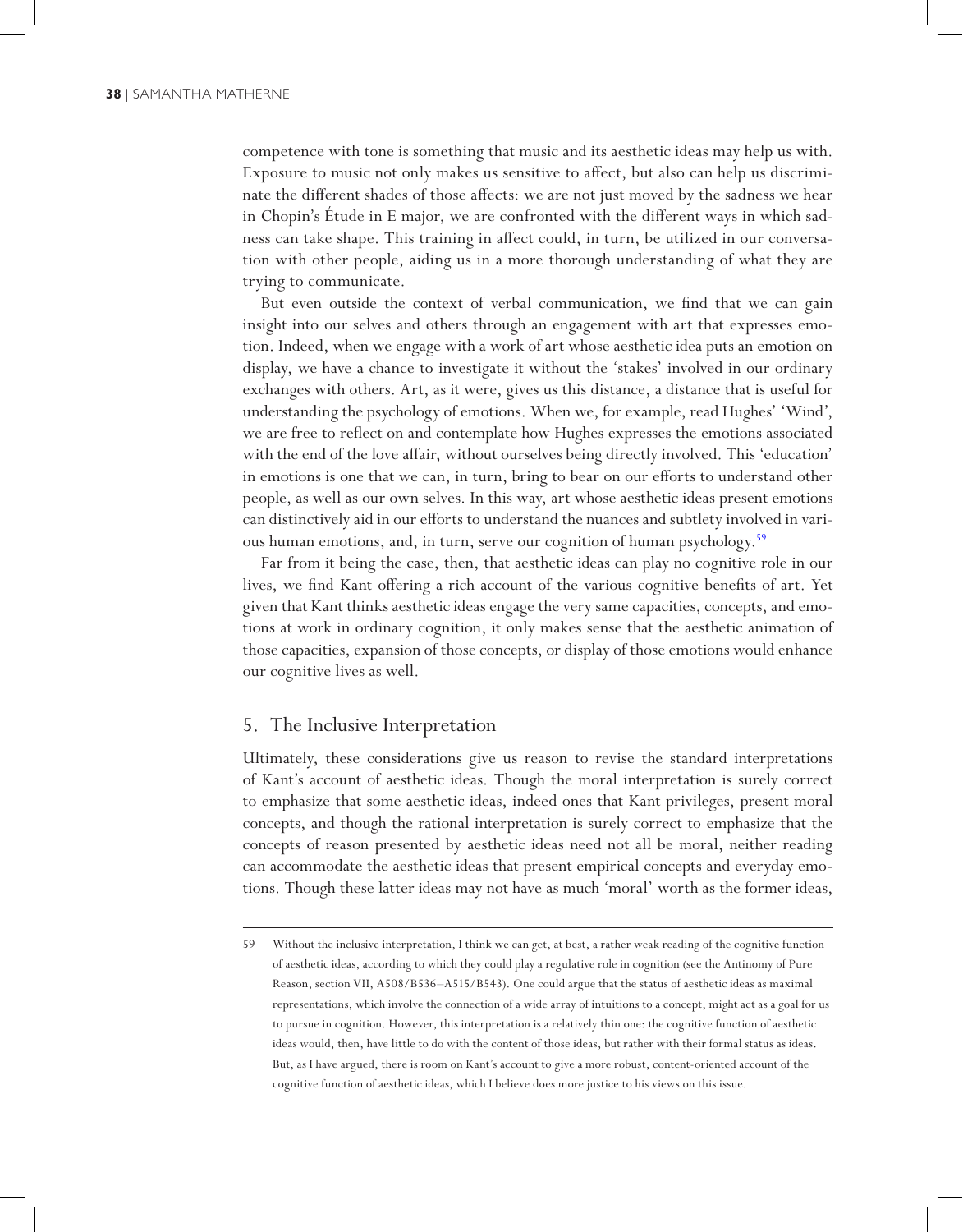nevertheless Kant does accord them 'cognitive' worth, maintaining that they can aid us in our ordinary cognition of the world, others, and our own selves.

The inclusive interpretation, in turn, reveals that Kant's account of both the production and experience of art is much more plausible, perhaps viable, than is often thought. Rather than offering a one-dimensional account according to which artists can only express moral or purely rational concepts in beautiful art, Kant's account actually attempts to articulate the fact that many artists use their work to express something about our mundane experience of the world. Furthermore, the inclusive interpretation acknowledges that though some works of art morally inspire us or carry us off to a distant world, many pieces return us to it. Considered in this light, we find that, for Kant, art is an expression of our lives, not just as moral or rational agents, but as human beings whose experience of our selves, others, and the world has a rich aesthetic texture.<sup>60</sup>

Samantha Matherne Department of Philosophy University of California, Riverside [samanthamatherne@gmail.com](mailto:samanthamatherne@gmail.com)

<sup>60</sup> Versions of this paper were presented at UCSD's History of Philosophy Roundtable and the 2012 British Society of Aesthetics Conference and I would like to thank those audiences for their helpful feedback. I would also like to thank Justin Coates, Joe Cressotti, Pierre Keller, Courtney Morris, Sam Rickless, Andy Reath, Clinton Tolley, Mark Wrathall, and an anonymous referee from this journal for their careful and productive comments on earlier drafts of this paper.